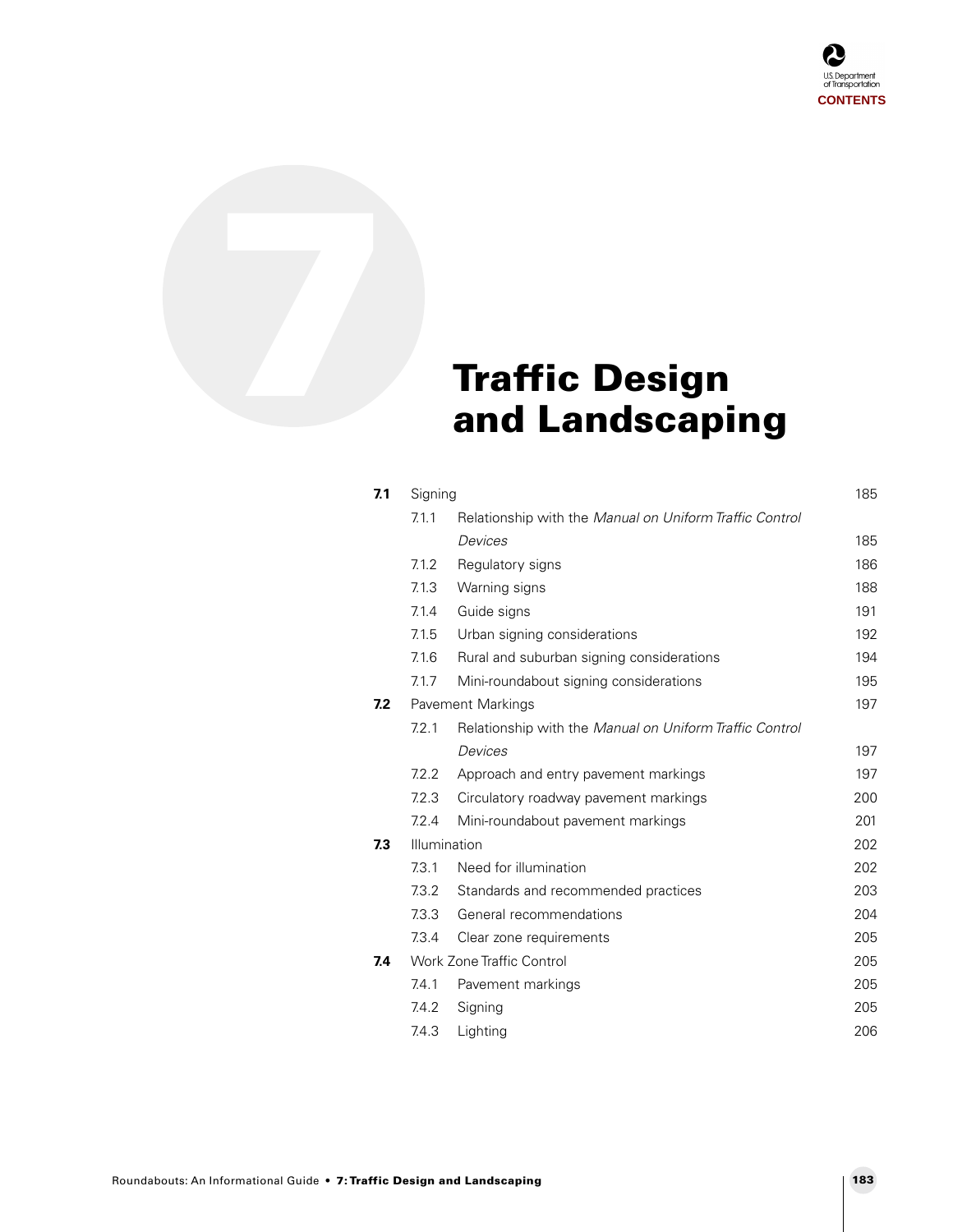|               | 7.4.4<br>Construction staging                             | 206 |  |
|---------------|-----------------------------------------------------------|-----|--|
|               | Public education<br>7.4.5                                 | 207 |  |
| 7.5           | Landscaping                                               | 207 |  |
|               | 7.5.1<br>Advantages                                       | 207 |  |
|               | 7.5.2<br>Central island landscaping                       | 208 |  |
|               | 75.3<br>Splitter island and approach landscaping          | 208 |  |
|               | 7.5.4<br>Maintenance                                      | 209 |  |
| 7.6           | References                                                | 209 |  |
| Exhibit 7-1.  | YIELD sign (R1-2).                                        | 186 |  |
| Exhibit 7-2.  | ONE WAY sign (R6-1R).                                     |     |  |
| Exhibit 7-3.  | KEEP RIGHT sign (R4-7).                                   |     |  |
| Exhibit 7-4.  | Lane-use control signing for roundabouts with double-lane |     |  |
|               | entries.                                                  | 188 |  |
| Exhibit 7-5.  | Lane-use control signing for roundabouts with heavy       |     |  |
|               | turning traffic.                                          | 188 |  |
| Exhibit 7-6.  | Circular Intersection sign (W2-6).                        | 189 |  |
| Exhibit 7-7.  | Advisory speed plate (W13-1).                             | 189 |  |
| Exhibit 7-8.  | Roundabout Ahead sign.                                    | 189 |  |
| Exhibit 7-9.  | YIELD AHEAD sign (W3-2a).                                 | 189 |  |
| Exhibit 7-10. | Large Arrow sign (W1-6).                                  | 190 |  |
| Exhibit 7-11. | Chevron plate (W1-8a).                                    | 190 |  |
| Exhibit 7-12. | Pedestrian Crossing sign (W11-2a).                        | 190 |  |
| Exhibit 7-13. | Examples of advance destination guide signs.              | 191 |  |
| Exhibit 7-14. | Exit guide sign (D1-1).                                   | 192 |  |
| Exhibit 7-15. | Sample signing plan for an urban roundabout.              | 193 |  |
| Exhibit 7-16. | Sample signing plan for a rural roundabout.               | 194 |  |
| Exhibit 7-17. | Examples of speed reduction treatments.                   | 195 |  |
| Exhibit 7-18. | Sample signing plan for a mini-roundabout.                | 196 |  |
| Exhibit 7-19. | Examples of yield lines.                                  | 198 |  |
| Exhibit 7-20. | Approach pavement markings.                               | 199 |  |
| Exhibit 7-21. | Sample pavement marking plan for a mini-roundabout.       | 201 |  |
| Exhibit 7-22. | Illumination of a roundabout.                             | 202 |  |
| Exhibit 7-23. | Recommended street illumination levels.                   | 204 |  |
| Exhibit 7-24. | Landscaping of the central island.                        | 208 |  |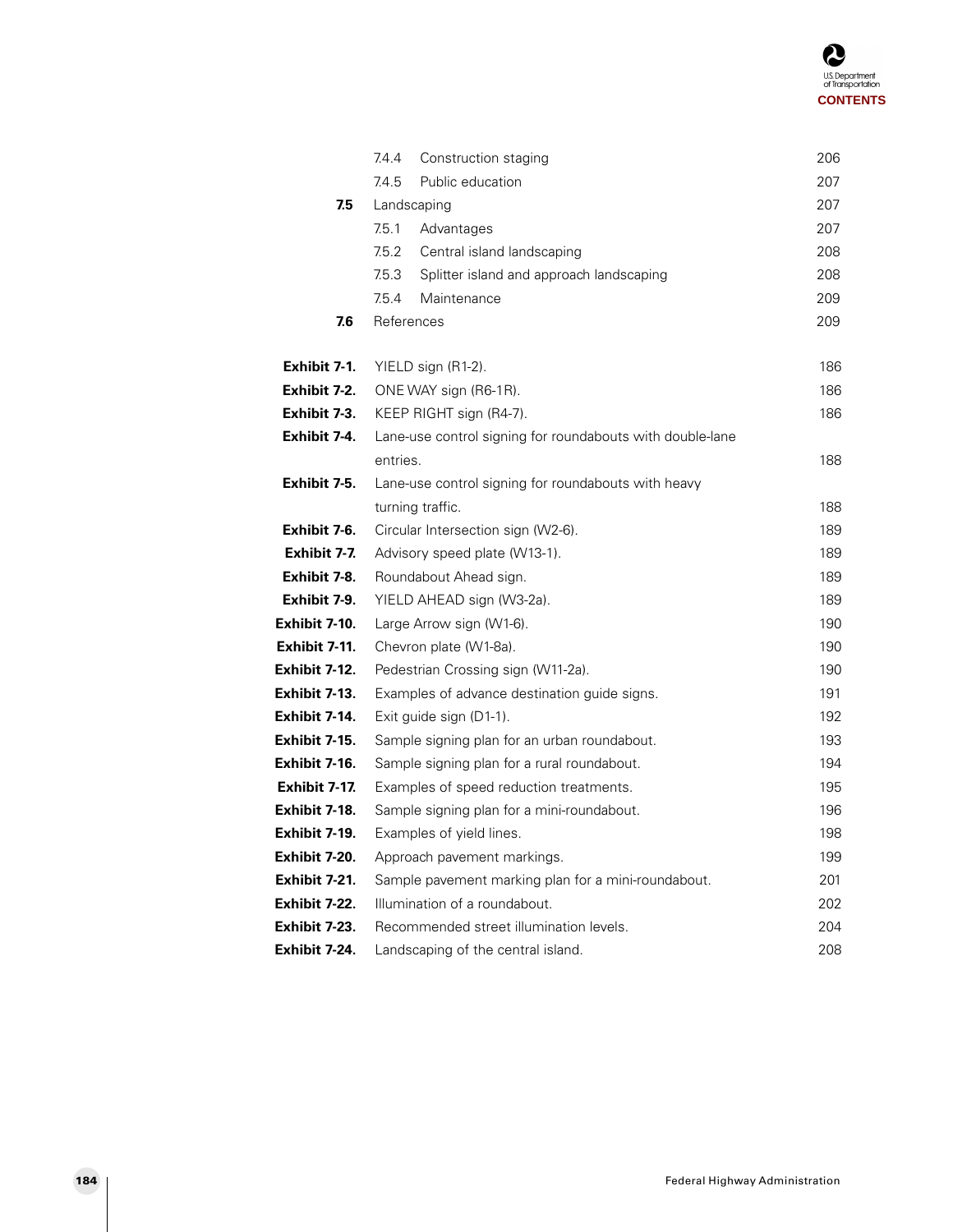# Chapter 7 **Traffic Design and Landscaping**

This chapter presents guidelines on the design of traffic elements, illumination, and landscaping associated with roundabouts. The design of these elements is critical in achieving the desired operational and safety features of a roundabout, as well as the desired visibility and aesthetics. This chapter is divided into the following sections:

- Signing;
- Pavement Markings;
- Illumination;
- Work Zone Traffic Control; and
- Landscaping.

# **7.1 Signing**

The overall concept for roundabout signing is similar to general intersection signing. Proper regulatory control, advance warning, and directional guidance are required to avoid driver expectancy related problems. Signs should be located where they have maximum visibility for road users but a minimal likelihood of even momentarily obscuring pedestrians as well as motorcyclists and bicyclists, who are the most vulnerable of all roundabout users. Signing needs are different for urban and rural applications and for different categories of roundabouts.

#### **7.1.1 Relationship with the Manual on Uniform Traffic Control Devices**

The Manual on Uniform Traffic Control Devices for Streets and Highways (MUTCD) (1) and Standard Highway Signs (2), as well as local applicable standards, govern the design and placement of signs. To the extent possible, this guide has been prepared in accordance with the 1988 edition of the MUTCD. However, roundabouts present a number of new signing issues that are not addressed in the 1988 edition. For this reason, a number of new signs or uses for existing signs have been introduced that are under consideration for inclusion in the next edition of the MUTCD. Until such signs or uses are formally adopted, these recommendations should be considered provisional and are subject to MUTCD Section 1A-6, "Manual Changes, Interpretations and Authority to Experiment."

The following signs and applications recommended below are subject to these conditions:

- Use of YIELD signs on more than one approach to an intersection (Section 7.1.2.1);
- Long chevron plate (Section 7.1.2.2);
- Roundabout Ahead sign (Section 7.1.3.1);
- Advance diagrammatic guide signs (Section 7.1.4.1); and
- Exit quide signs (Section 7.1.4.2).

**Signing, striping, illumination, and landscaping are the critical finishing touches for an effectively functioning roundabout.**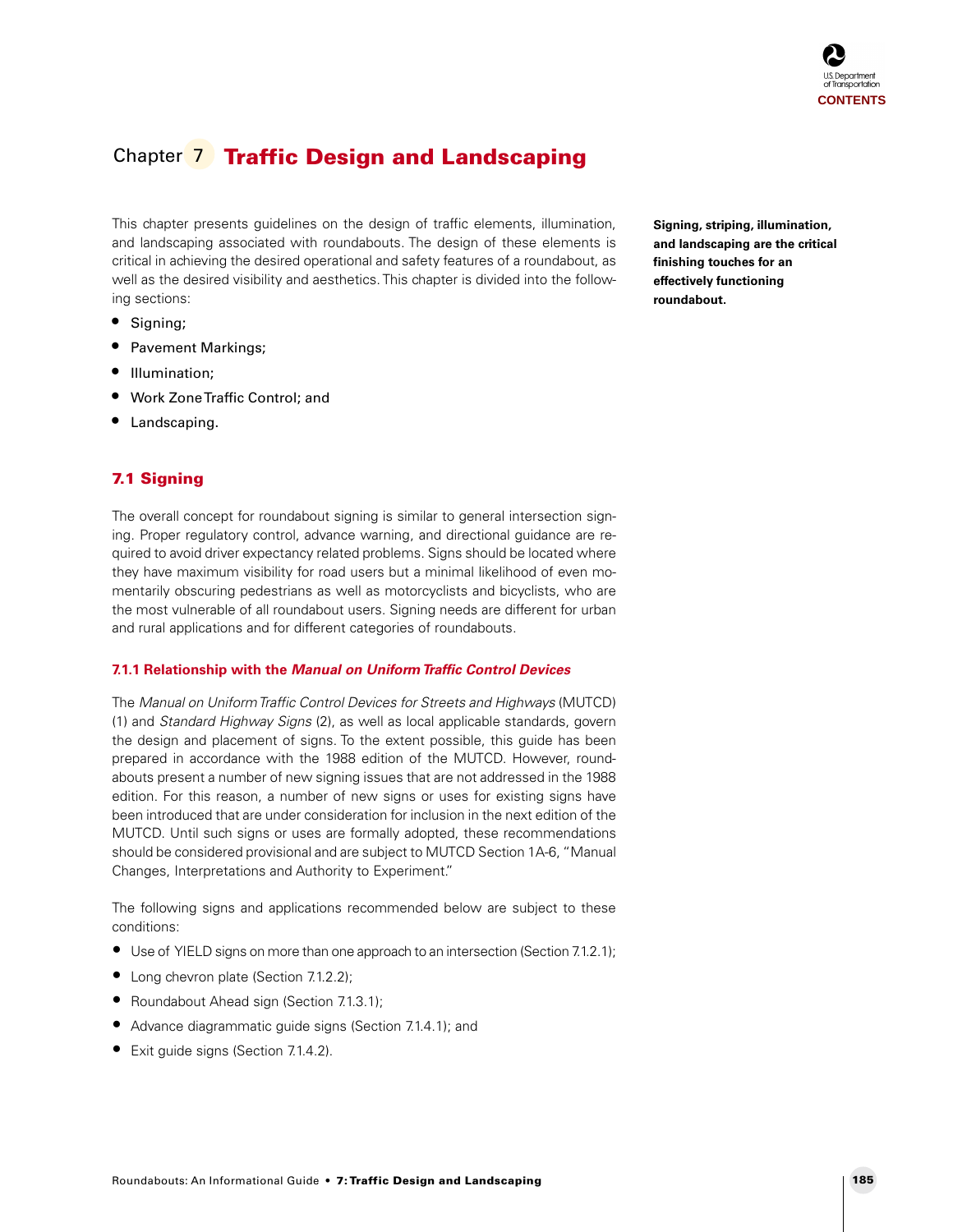

#### **7.1.2 Regulatory signs**

A number of regulatory signs are appropriate for roundabouts and are described below.

#### 7.1.2.1 YIELD sign

#### A YIELD sign (R1-2), shown in Exhibit 7-1, is required at the entrance to the roundabout. For single-lane approaches, one YIELD sign placed on the right side is sufficient, although a second YIELD sign mounted in the splitter island on the left side of the approach may be used. For approaches with more than one lane, the designer should place YIELD signs on both the left and right sides of the approach. This practice is consistent with the recommendations of the MUTCD on the location of STOP and YIELD signs on single-lane and multilane approaches (MUTCD, §2B-9). To prevent circulating vehicles from yielding unnecessarily, the face of the yield sign should not be visible from the circulatory roadway. YIELD signs may also be used at the entrance to crosswalks on both the entry and exit legs of an approach. However, the designer should not use both YIELD signs and Pedestrian Crossing signs (see Section 7.1.3.5) to mark a pedestrian crossing, as the yield signs at the roundabout entrance may be obscured. **YIELD signs are required on all approaches.**

**Exhibit 7-1.** YIELD sign (R1-2).



7.1.2.2 ONE WAY sign

ONE WAY signs (R6-1R) may be used in the central island opposite the entrances. An example is shown in Exhibit 7-2. The ONE WAY sign may be supplemented with chevron signs to emphasize the direction of travel within the circulatory roadway (see Section 7.1.3.4).

At roundabouts with one-way streets on one or more approaches, the use of a regulatory ONE WAY sign may be confusing. In these cases, a Large Arrow warning sign (see Section 7.1.3.3) may be used.

**ONE WA** 

#### 7.1.2.3 KEEP RIGHT sign

KEEP RIGHT signs (R4-7 or text variations R4-7a and R4-7b) should be used at the nose of all nonmountable splitter islands. This sign is shown in Exhibit 7-3.

For small splitter islands, a Type 1 object marker may be substituted for the KEEP RIGHT sign. This may reduce sign clutter and improve the visibility of the YIELD sign.

**Exhibit 7-3.** KEEP RIGHT sign (R4-7).



# **ONE WAY signs establish the direction of traffic flow within the roundabout.**

**Exhibit 7-2.** ONE WAY sign (R6-1R).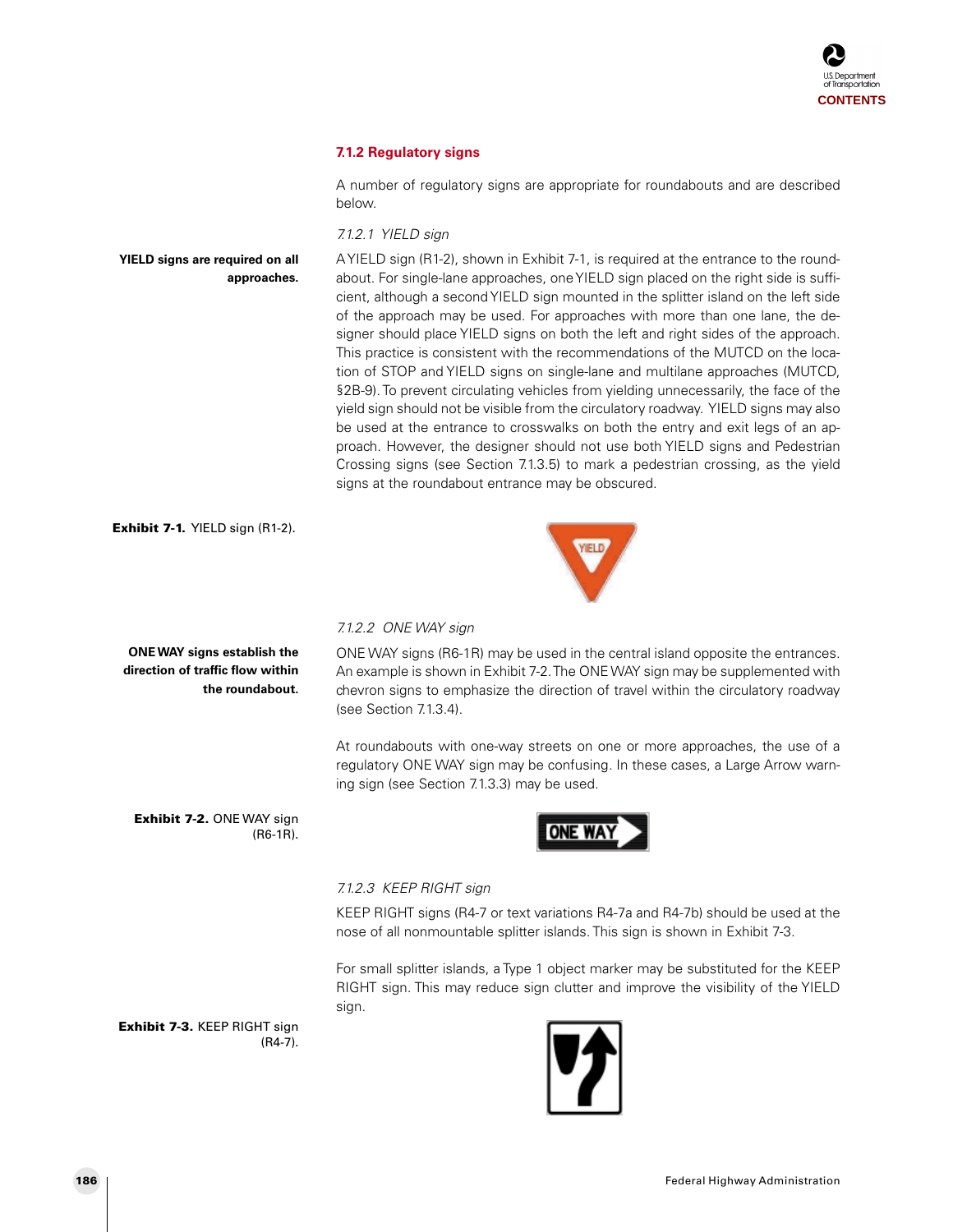

#### 7.1.2.4 Lane-use control signs

For roundabouts with multiple entry lanes, it can often be confusing for unfamiliar drivers to know which lanes to use for the various left, through, and right movements. There is no international consensus on the effectiveness of lane-use signs and/or pavement markings.

The designation of lanes on entry to a roundabout is directly related to a number of factors:

- **•** Traffic volume balance. Roundabouts with especially heavy left- or right-turning traffic may require more than one lane to handle the expected demand (see Chapter 4).
- Exit lane requirements. In general, the number of exit lanes provided should be the minimum required to handle the expected exit volume. This may not correspond with the number of entry lanes on the opposite side of the roundabout that would use the exit as through vehicles (see Chapter 4).
- The rules of the road. Drivers have a reasonable expectation that multiple through lanes entering a roundabout will have an equal number of receiving lanes on exit on the far side of the roundabout (see Chapter 2).

Lane-use control signs are generally not required where the number of receiving lanes for through vehicles on exit matches the number of entry lanes, as shown in Exhibit 7-4. Lane-use control signs should be used only for the following conditions:

- Where only a single exit lane is provided to receive two lanes of vehicles making through movements, lane-use designations should be made to indicate that an entry lane drops as a turning movement (see Exhibit 7-4). This does not include cases where an approach is flared from one to two lanes at the roundabout.
- Where left- or right-turning traffic demand dictates the need for more than one left-turn lane or more than one right-turn lane for capacity reasons (see Exhibit 7-5).

The use of a left-turn-only lane designation as shown in the exhibits may be initially confusing to drivers. This type of designation has worked successfully in other countries, and there is no evidence to suggest that it will not work in the United States. However, given the general unfamiliarity of roundabouts to drivers in the United States at this time, it is recommended that double-lane roundabouts be designed to avoid the use of lane-use control signs wherever possible, at least until drivers become more accustomed to driving roundabouts.

**Lane-use control signs are generally not recommended.**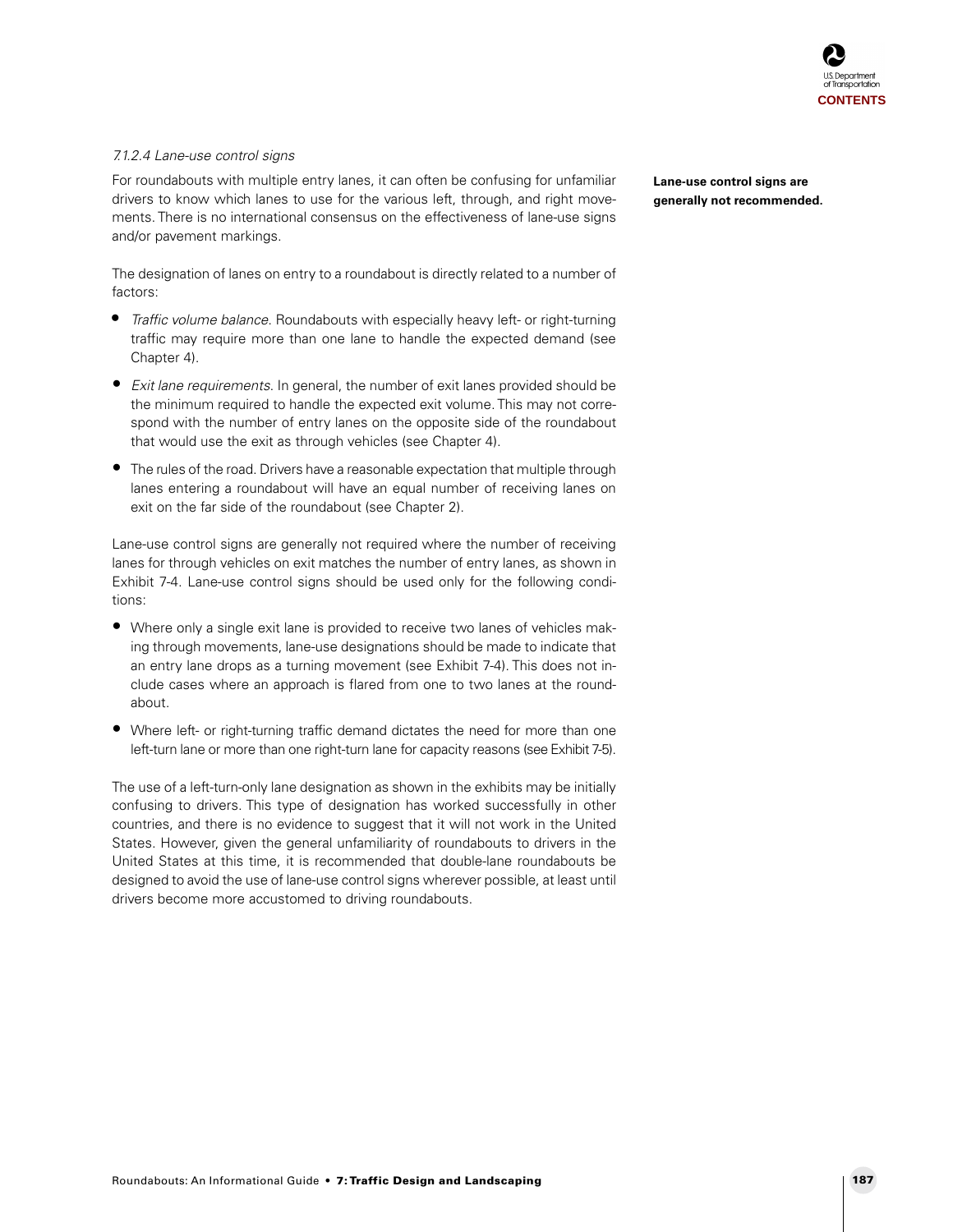

**Exhibit 7-4.** Lane-use control signing for roundabouts with double-lane entries.





### **7.1.3 Warning signs**

A number of warning signs are appropriate for roundabouts and are described below. The amount of warning a motorist needs is related to the intersection setting and the vehicular speeds on approach roadways. The specific placement of warning signs is governed by the applicable sections of the MUTCD.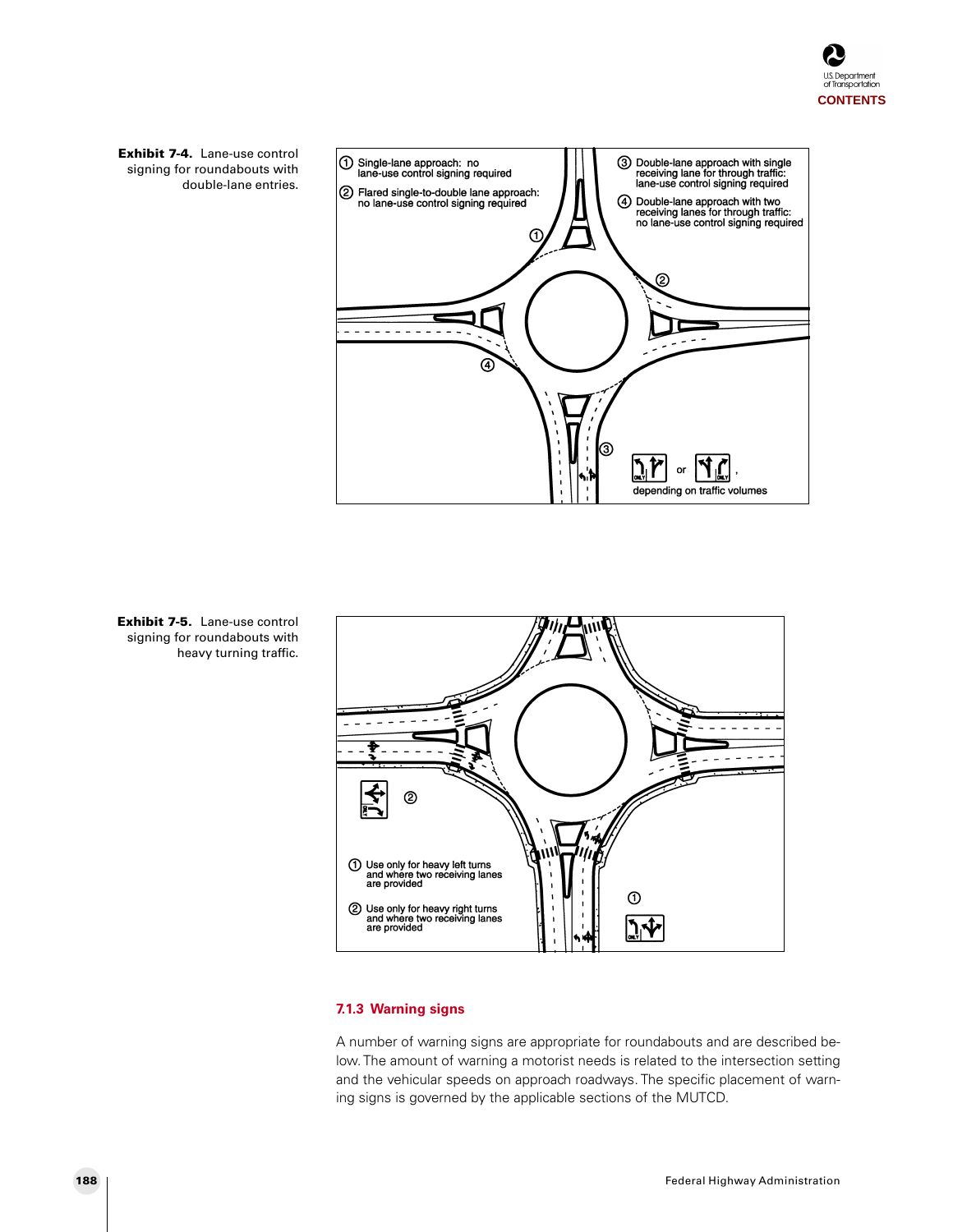

#### 7.1.3.1 Circular Intersection sign

A Circular Intersection sign (W2-6) may be installed on each approach in advance of the roundabout. This sign, given in Exhibit 7-6, is proposed as part of the next edition of the MUTCD. When used, it is recommended that this sign be modified to reflect the number and alignment of approaches.



**Exhibit 7-6.** Circular Intersection sign (W2-6).

**Exhibit 7-7.** Advisory speed

plate (W13-1).

It is also recommended that an advisory speed plate (W13-1) be used with this sign, as shown in Exhibit 7-7. The speed given on the advisory speed plate should be no higher than the design speed of the circulatory roadway, as determined in Chapter 6.



An alternative to the Circular Intersection sign, called a Roundabout Ahead sign, has been proposed and is shown in Exhibit 7-8. The rationale for this sign is given in Appendix C. At a minimum it is recommended that the Roundabout Ahead sign be used in place of the Circular Intersection sign at mini-roundabouts (see Section 7.1.7).



**Exhibit 7-8.** Roundabout Ahead sign.

#### 7.1.3.2 YIELD AHEAD sign

A YIELD AHEAD sign (W3-2 or W3-2a) should be used on all approaches to a roundabout in advance of the yield sign. These signs provide drivers with advance warning that a YIELD sign is approaching. The preferred symbolic form of this sign is shown in Exhibit 7-9.



**YIELD AHEAD signs warn drivers of the upcoming YIELD sign.**

**Exhibit 7-9.** YIELD AHEAD sign (W3-2a).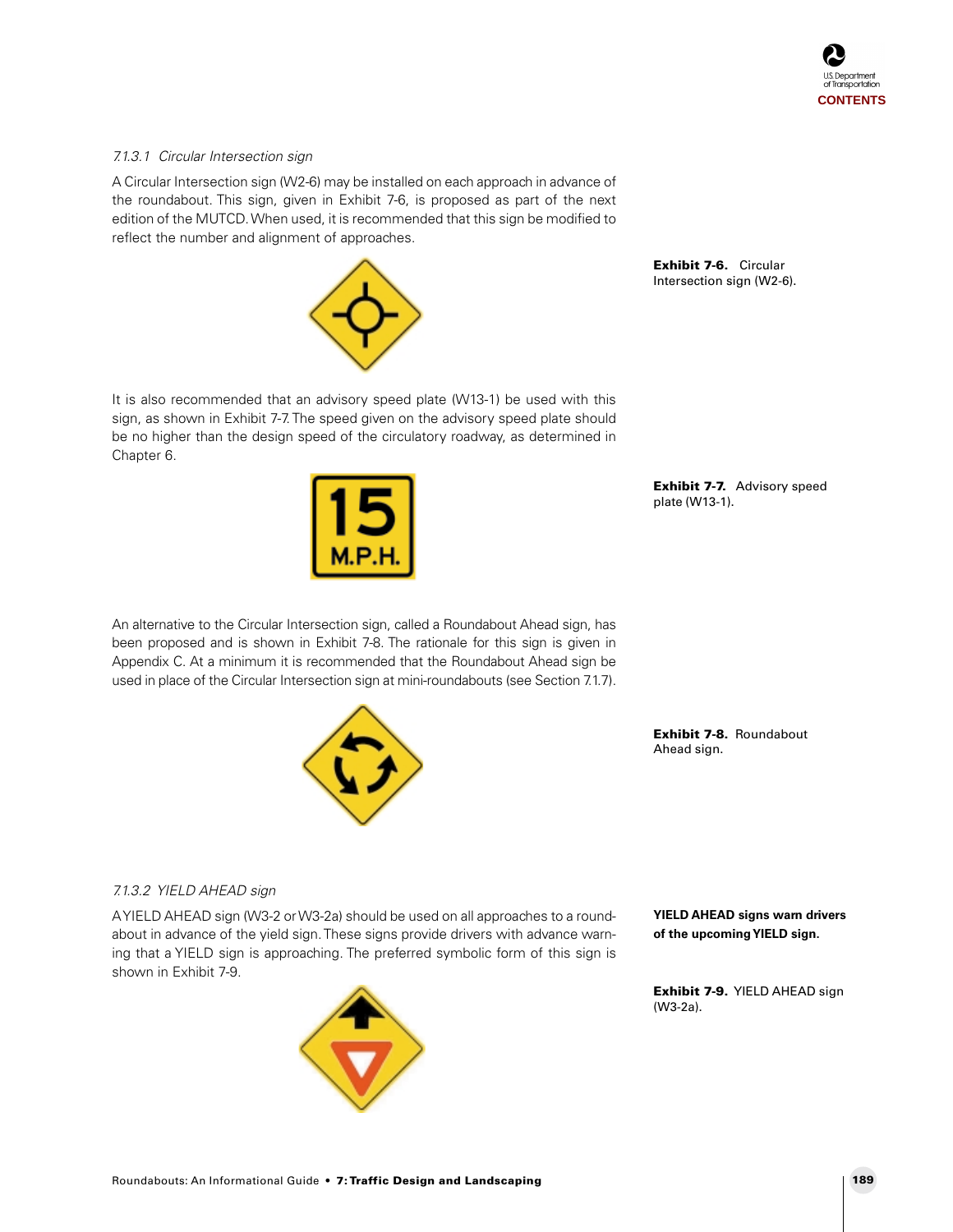

#### 7.1.3.3 Large Arrow sign

A Large Arrow sign with a single arrow pointing to the right (W1-6) should be used in the central island opposite the entrances, unless a regulatory ONE-WAY sign has been used. The Large Arrow sign is shown in Exhibit 7-10.

**Exhibit 7-10.** Large Arrow sign (W1-6).



#### 7.1.3.4 Chevron Plate

**Chevron plates can be especially useful for nighttime visibility for sites without illumination.**

> **Exhibit 7-11.** Chevron plate (W1-8a).





#### 7.1.3.5 Pedestrian Crossing

Pedestrian Crossing signs (W11-2a) may be used at pedestrian crossings within a roundabout at both entries and exits. Pedestrian Crossing signs should be used at all pedestrian crossings at double-lane entries, double-lane exits, and right-turn bypass lanes. This sign is shown in Exhibit 7-12.

The use of Pedestrian Crossing signs is dependent on the specific laws of the governing state. If the crosswalk at a roundabout is not considered to be part of the intersection and is instead considered a marked midblock crossing, Pedestrian Crossing signs are required. Where installed, Pedestrian Crossing signs should be located in such a way to not obstruct view of the YIELD sign.

**Exhibit 7-12.** Pedestrian Crossing sign (W11-2a).

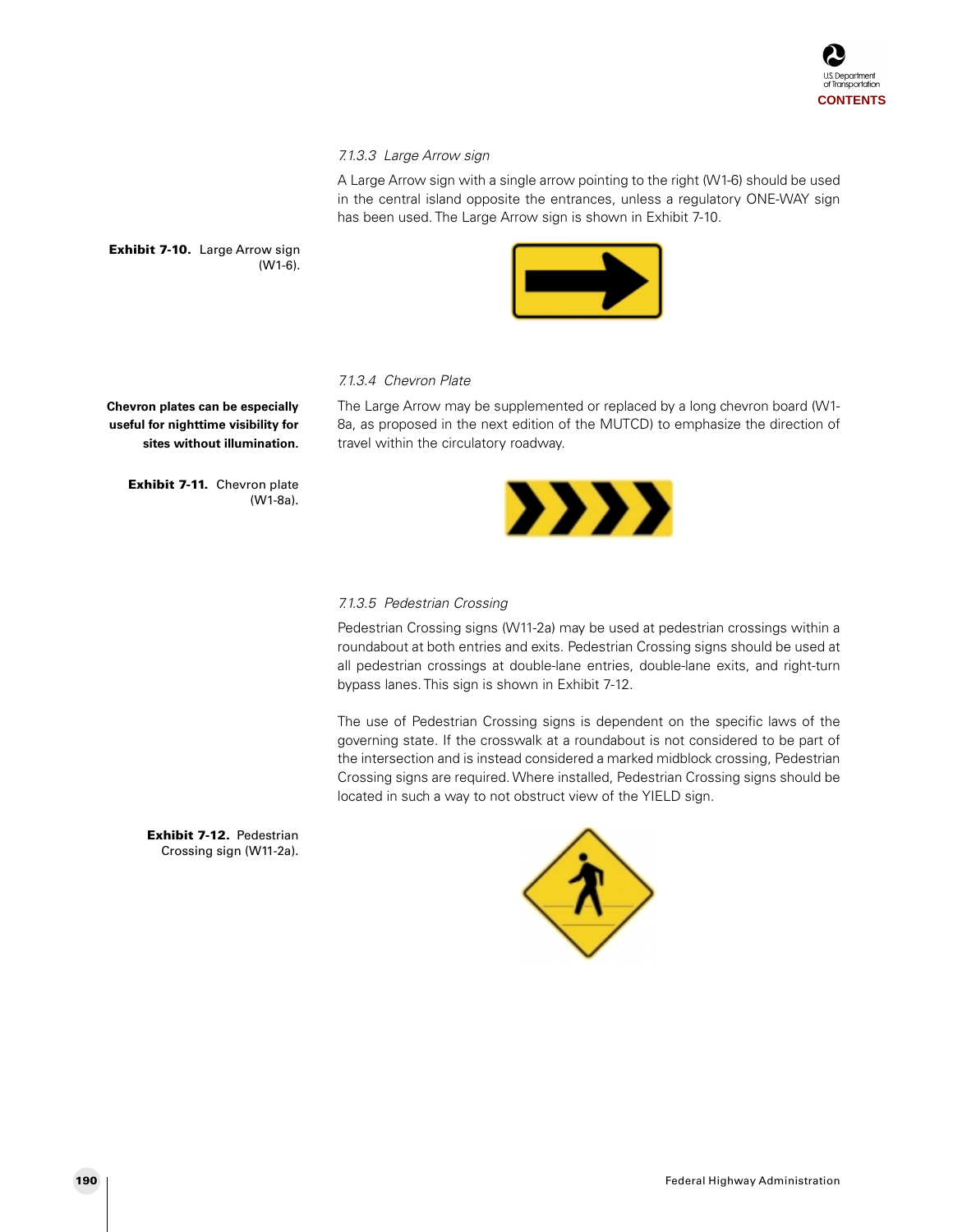#### **7.1.4 Guide signs**

Guide signs are important in providing drivers with proper navigational information. This is especially true at roundabouts where out-of-direction travel may disorient unfamiliar drivers. A number of guide signs are appropriate for roundabouts and are described below.

#### 7.1.4.1 Advance destination guide signs

Advance destination guide signs should be used in all rural locations and in urban/ suburban areas where appropriate. The sign should be either a destination sign using text (D1-3) or using diagrams. Examples of both are shown in Exhibit 7-13. Diagrammatic signs are preferred because they reinforce the form and shape of the approaching intersection and make it clear to the driver how they are expected to navigate the intersection. Advance destination guide signs are not necessary at local street roundabouts or in urban settings where the majority of traffic tends to be familiar with the site.





Leeds, MD Taneytown, MD

Lothian, MD



Long Beach, CA

**The circular shape in a diagrammatic sign provides an important visual cue to all users of the roundabout.**

**Exhibit 7-13.** Examples of advance destination guide signs.

**Diagrammatic Style (Preferred)**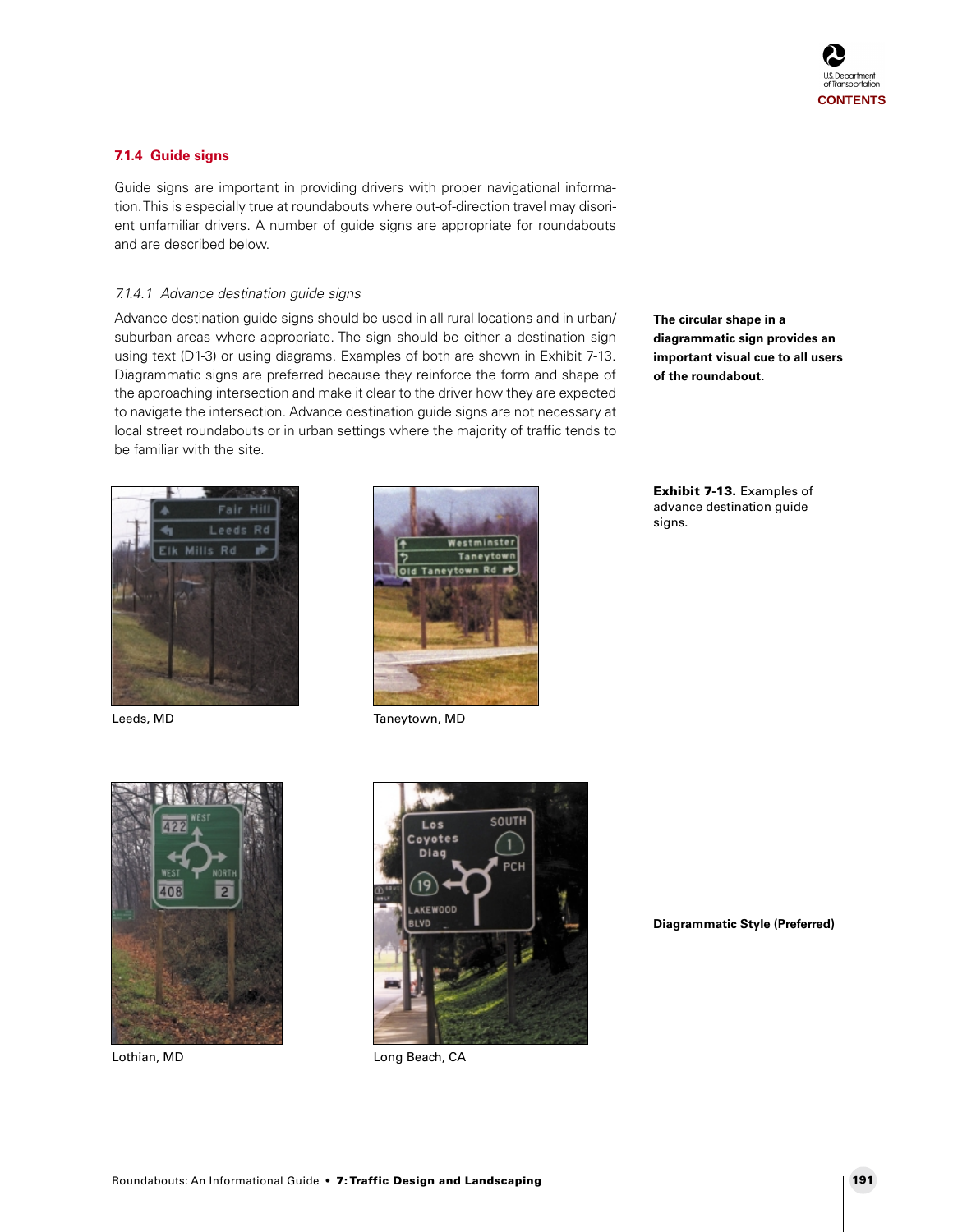

#### 7.1.4.2 Exit guide signs

**Exit guide signs reduce the potential for disorientation.**

Exit guide signs (D1-1) are recommended to designate the destinations of each exit from the roundabout. These signs are conventional intersection direction signs or directional route marker assemblies and can be placed either on the right-hand side of the roundabout exit or in the splitter island. An example is shown in Exhibit 7-14.

**Exhibit 7-14.** Exit guide sign (D1-1).



#### 7.1.4.3 Route confirmation signs

For roundabouts involving the intersection of one or more numbered routes, route confirmation assemblies should be installed directly after the roundabout exit. These provide drivers with reassurance that they have selected the correct exit at the roundabout. These assemblies should be located no more than 30 m (100 ft) beyond the intersection in urban areas and 60 m (200 ft) beyond the intersection in rural areas.

#### **7.1.5 Urban signing considerations**

The amount of signing required at individual locations is largely based on engineering judgment. However, in practice, the designer can usually use fewer and smaller signs in urban settings than in rural settings. This is true because drivers are generally traveling at lower vehicular speeds and have higher levels of familiarity at urban intersections. Therefore, in many urban settings the advance destination guide signs can be eliminated. However, some indication of street names should be included in the form of exit guide signs or standard street name signs. Another consideration in urban settings is the use of minimum amounts of signing to avoid sign clutter. A sample signing plan for an urban application is shown in Exhibit 7-15.

**The designer needs to balance the need for adequate signing with the tendency to use too many signs.**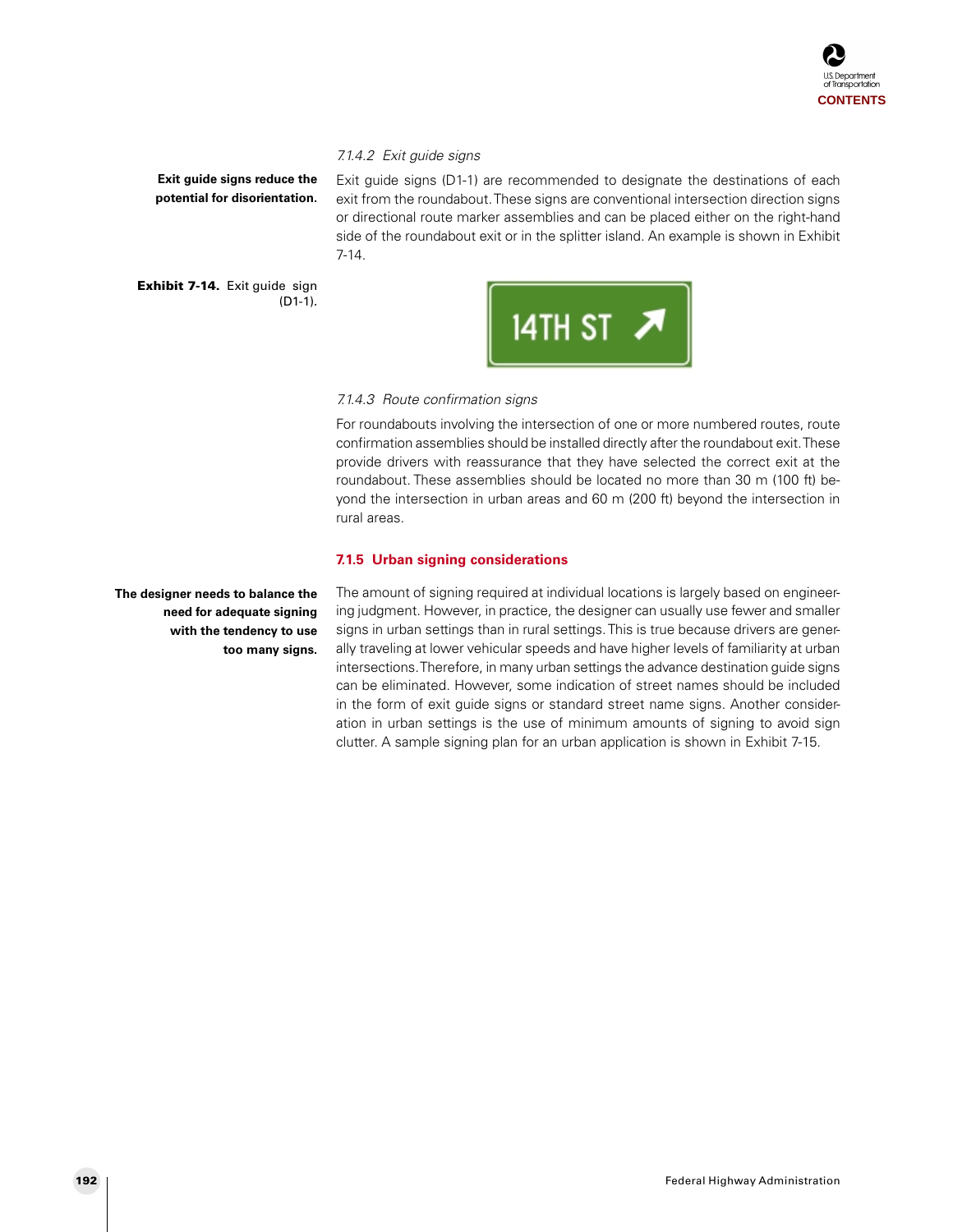



**Exhibit 7-15.** Sample signing plan for an urban roundabout.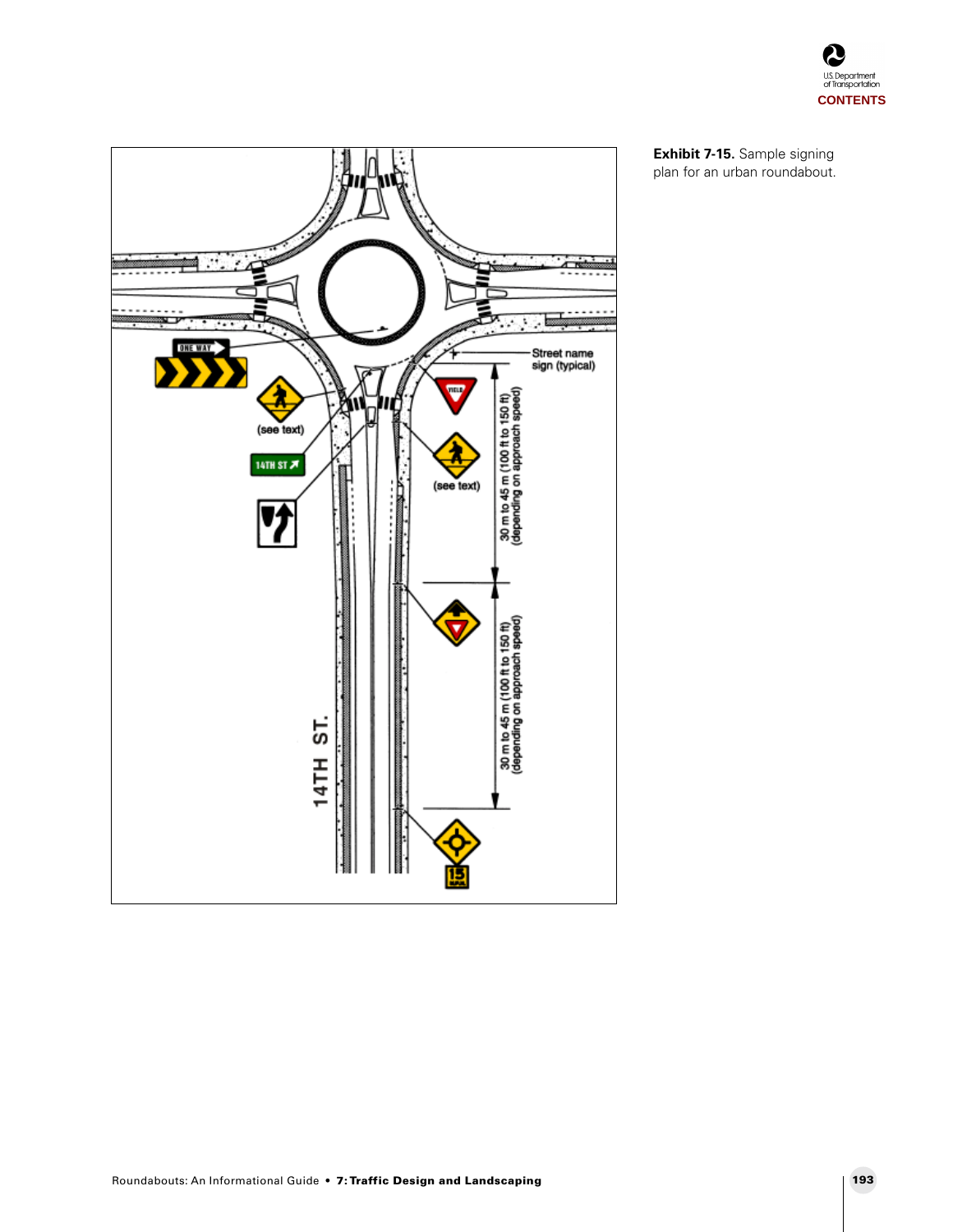

#### **7.1.6 Rural and suburban signing considerations**

**Rural signing needs to be more conspicuous than urban signing due to higher approach speeds.**

**Exhibit 7-16.** Sample signing plan for a rural roundabout. Rural and suburban conditions are characterized by higher approach speeds. Route guidance tends to be focused more on destinations and numbered routes rather than street names. A sample signing plan for a rural application is shown in Exhibit 7-16.

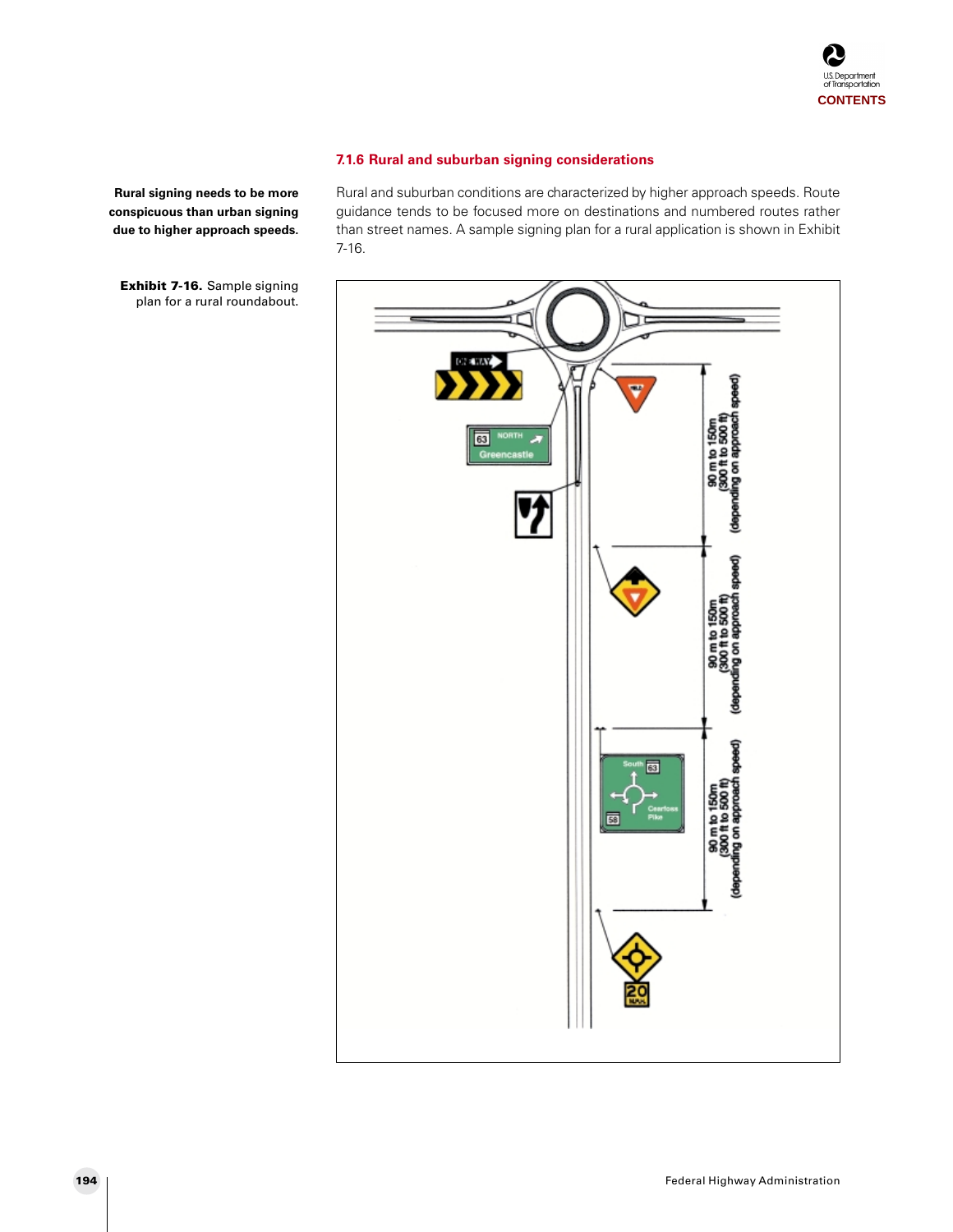

In cases where high speeds are expected (in excess of 80 km/h [50 mph]) and the normal signage and geometric features are not expected to produce the desired reduction in vehicle speeds, the following measures may also be considered (examples of some of these treatments are given in Exhibit 7-17):

- Large advance warning signs;
- Addition of hazard identification beacons to approach signing;
- Use of rumble strips in advance of the roundabout;
- Pavement marking across pavement; and
- Use of speed warning signs. These can be triggered by speeds exceeding an acceptable threshold.



Warning beacons. Leeds, MD Rumble strips. Cearfoss, MD



Speed warning signs. Leeds, MD

#### **7.1.7 Mini-roundabout signing considerations**

Due to their small size and unique features, mini-roundabouts require a somewhat different signing treatment than the larger urban roundabouts. The principal differences in signing at mini-roundabouts as compared to other urban roundabouts are the following:

- The central island is fully mountable. Therefore, no ONE WAY signs, Large Arrow signs, or chevrons can be located there. It is recommended that the direction of circulation be positively indicated through the use of pavement markings, as discussed in Section 7.2.4.
- The splitter islands are either painted or are fully mountable. Therefore, KEEP RIGHT signs are not appropriate for mini-roundabouts.

**These speed reduction treatments can apply to all intersection types, not just roundabouts.**

**Exhibit 7-17.** Examples of speed reduction treatments.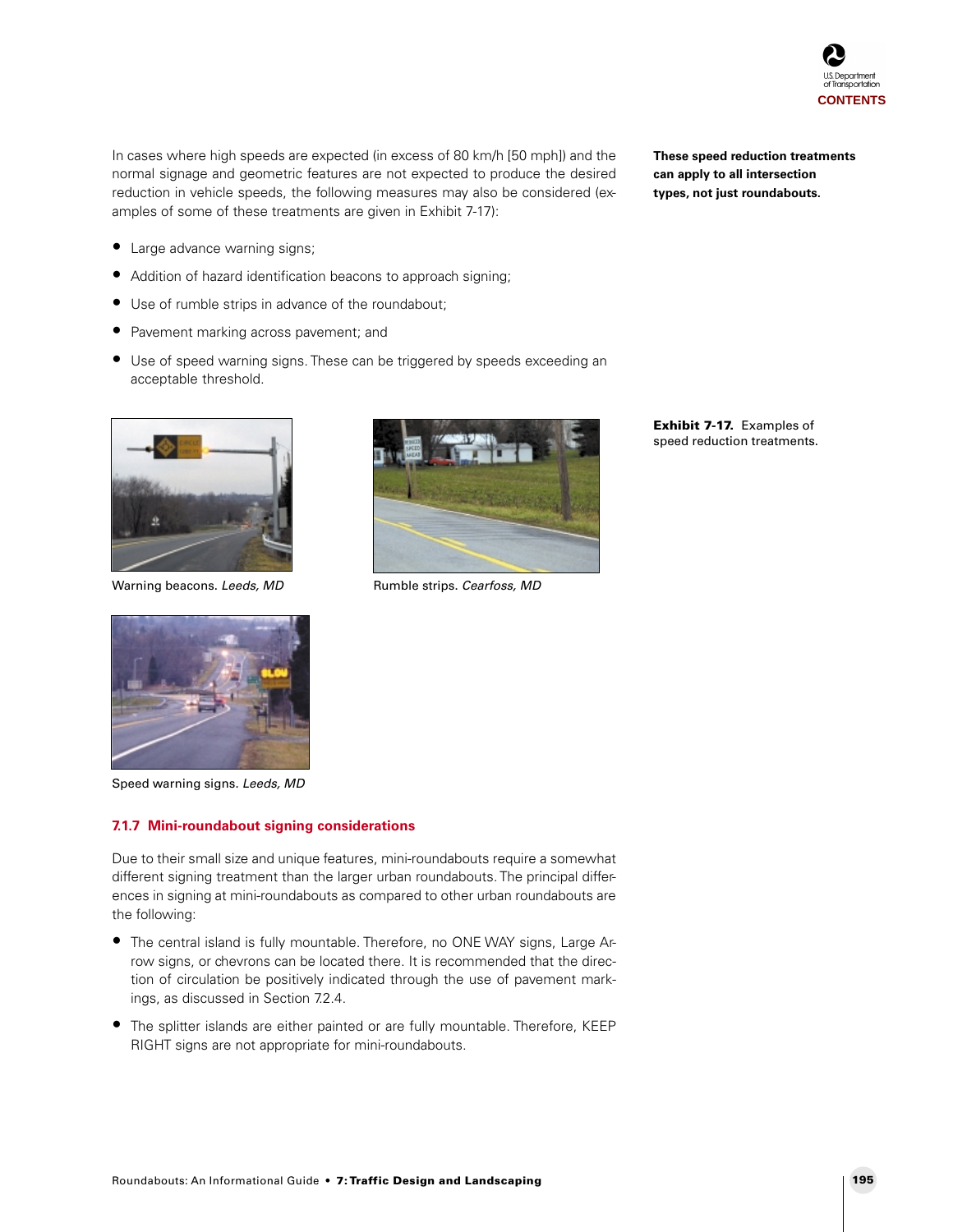- Typically, advance directional guide signs and exit guide signs are unnecessary, given the size of the mini-roundabout and the nature of the approach roadways (generally low-speed local streets). However, standard street name signs (D3) should be used.
- The Roundabout Ahead warning sign discussed in Section 7.1.3.1 should be used on each approach in advance of the YIELD sign. The Circular Intersection warning gives no indication of the direction of circulation required at the miniroundabout.

Exhibit 7-18 gives a sample signing plan for a mini-roundabout.



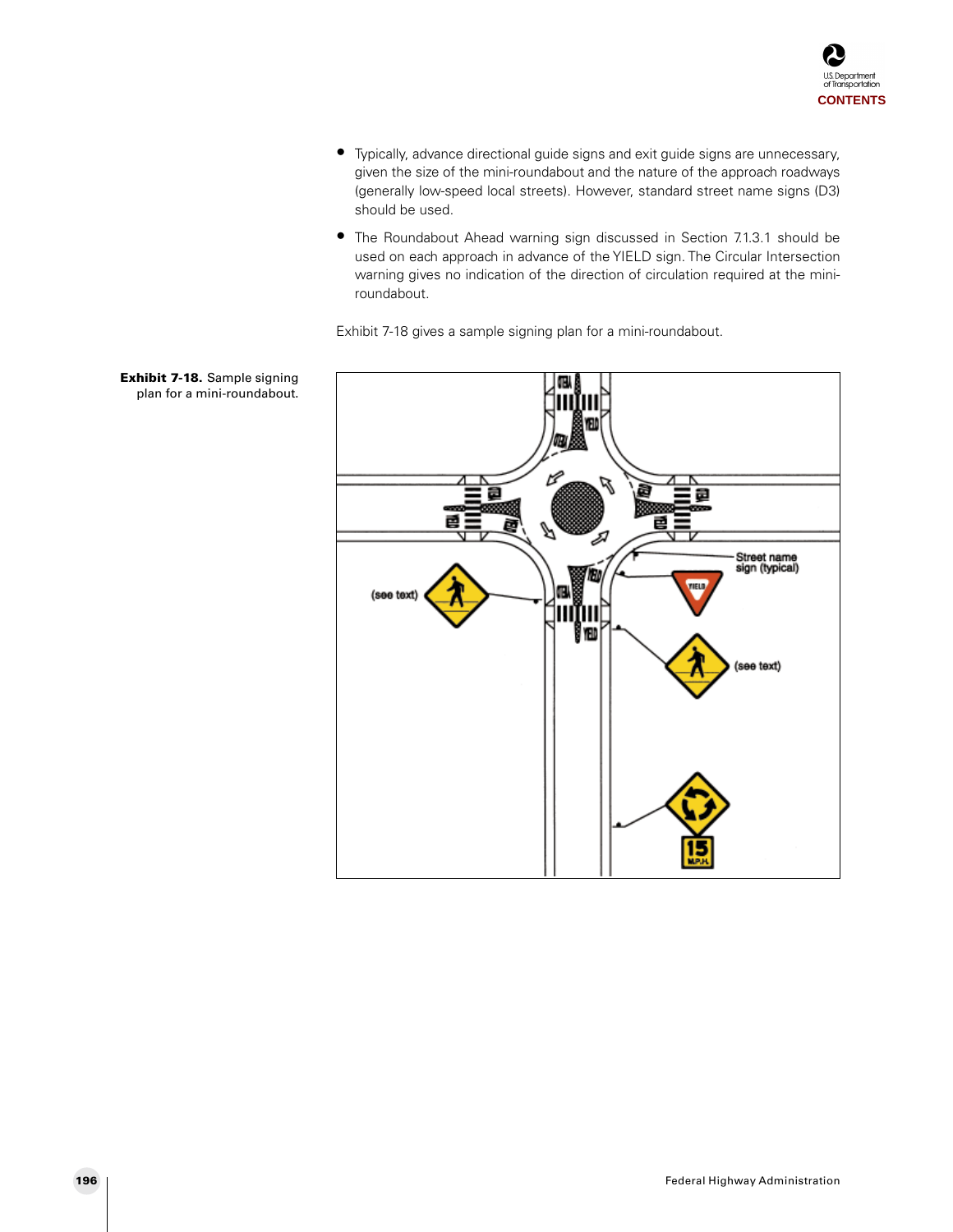# **7.2 Pavement Markings**

Typical pavement markings for roundabouts consist of delineating the entries and the circulatory roadway.

#### **7.2.1 Relationship with the Manual on Uniform Traffic Control Devices**

As with signing, the MUTCD (1) and applicable local standards govern the design and placement of pavement markings. Roundabouts present a number of new pavement marking issues that are not addressed in the 1988 edition of the MUTCD. For this reason, a number of new pavement markings or uses for existing pavement markings have been introduced that are under consideration for inclusion in the next edition of the MUTCD. Until such pavement markings or uses are formally adopted, these recommendations should be considered provisional and are subject to MUTCD Section 1A-6, "Manual Changes, Interpretations and Authority to Experiment."

The following pavement markings and applications recommended below are subject to these conditions:

- YIELD lines (Section (7.2.2.1); and
- Symbolic YIELD legend (Section 7.2.2.2).

#### **7.2.2 Approach and entry pavement markings**

Approach and entry pavement markings consist of yield lines, pavement word and symbol markings, and channelization markings. In addition, multilane approaches require special attention to pavement markings. The following sections discuss these in more detail.

#### 7.2.2.1 Yield lines

Yield lines should be used to demarcate the entry approach from the circulatory roadway. Yield lines should be located along the inscribed circle at all roundabouts except mini-roundabouts (see Section 7.2.4). No yield lines should be placed to demarcate the exit from the circulatory roadway.

The MUTCD currently provides no standard for yield lines. The recommended yield line pavement marking is a broken line treatment consisting of 400-mm (16-in) wide stripes with 1-m (3-ft) segments and 1-m (3-ft) gaps. This type of yield line is the simplest to install.

Alternatively, several European countries use a yield line marking consisting of a series of white triangles (known as "shark's teeth"). These markings tend to be more visible to approaching drivers. Exhibit 7-19 presents examples of broken line and "shark's teeth" yield line applications. The "shark's teeth" ahead of the broken line has been recommended for adoption in the next edition of the MUTCD.

**Yield lines provide a visual separation between the approach and the circulatory roadway.**

**"Shark's teeth" provide more visual "punch" but require a new template for installation.**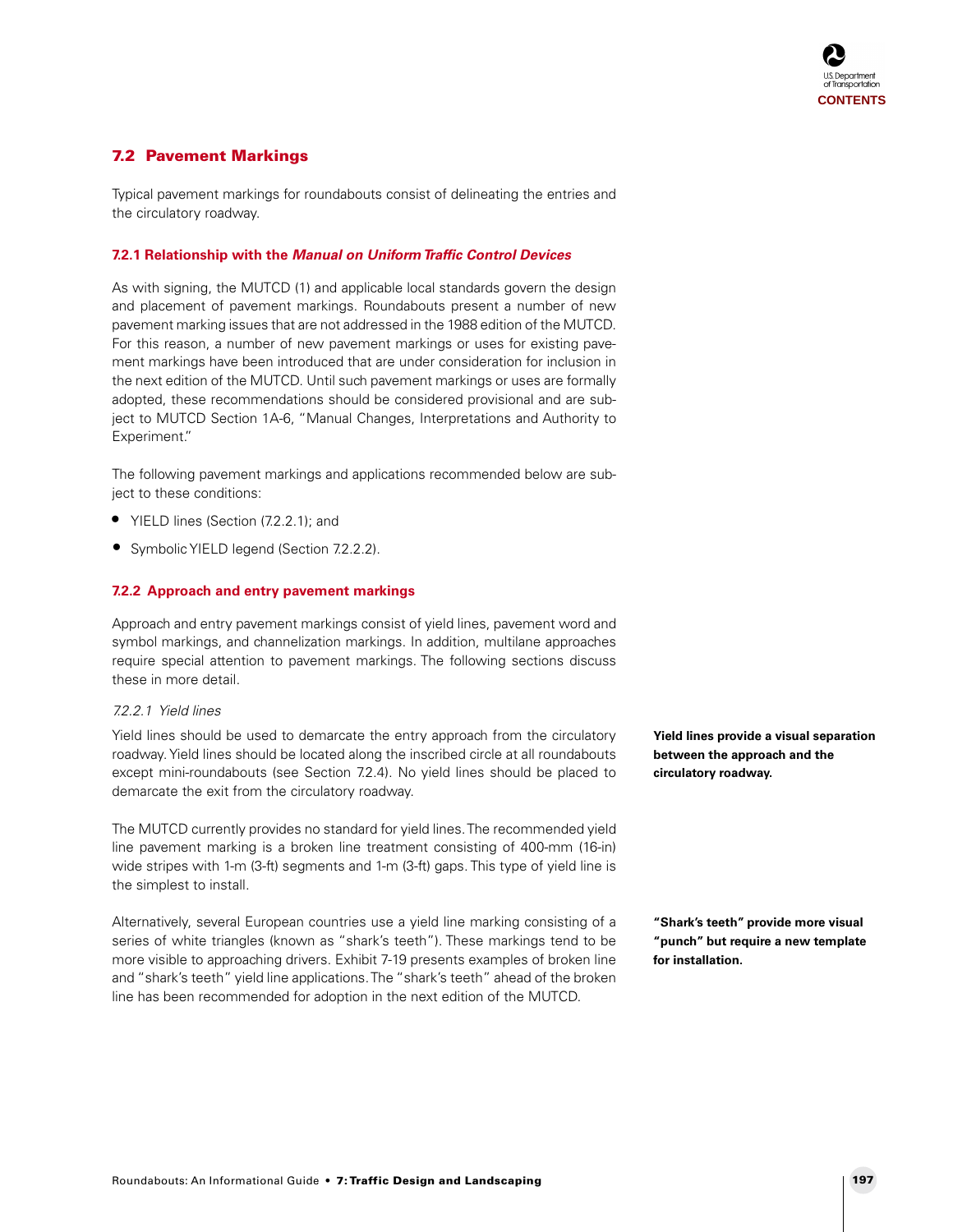

#### **Exhibit 7-19.** Examples of yield lines.





Shark's teeth." Lothian, MD

Broken line. Leeds, MD

#### 7.2.2.2 Pavement word and symbol markings

In some cases, the designer may want to consider pavement word or symbol markings to supplement the signing and yield line marking. This typically consists of the word YIELD painted on the entrance to the roundabout immediately prior to the yield line. These markings should conform to the standards given in the appropriate section of the MUTCD (§3B-20).

Alternatively, some European countries paint a symbolic yield sign upstream of the yield line. This treatment has the advantage of being symbolic; however, such a treatment has not seen widespread use in the United States to date.

#### 7.2.2.3 Lane-use control markings

If lane-use control signing has been used to designate specific lane use on an approach with more than one lane, it is recommended that corresponding arrow legends be used within each lane. See Section 7.1.2.4 for more discussion of the use of lane-use controls.

#### 7.2.2.4 Approach markings

Typically, pavement markings are provided around raised splitter islands and rightturn bypass islands to enhance driver recognition of the changing roadway. Channelization markings shall be yellow when to the left of the traffic stream and white when to the right of the traffic stream. For a roundabout splitter island, pavement markings shall be yellow adjacent to the entry and exit and white adjacent to the circulatory roadway. Exhibit 7-20 presents a recommended pavement marking plan for the channelization on a typical single-lane approach to a roundabout. Optionally, edge stripes may end at the points of the splitter islands, allowing the curbs themselves to provide edge delineation.

Raised pavement markers are generally recommended for supplementing pavement markings. These have the benefit of additional visibility at night and in inclement weather. However, they increase maintenance costs and can be troublesome in areas requiring frequent snow removal. In addition, raised pavement markers should not be used in the path of travel of bicycles. **Raised pavement markers are useful supplements to pavement markings.**

**Pavement word markings are less effective in rainy or especially snowy climates.**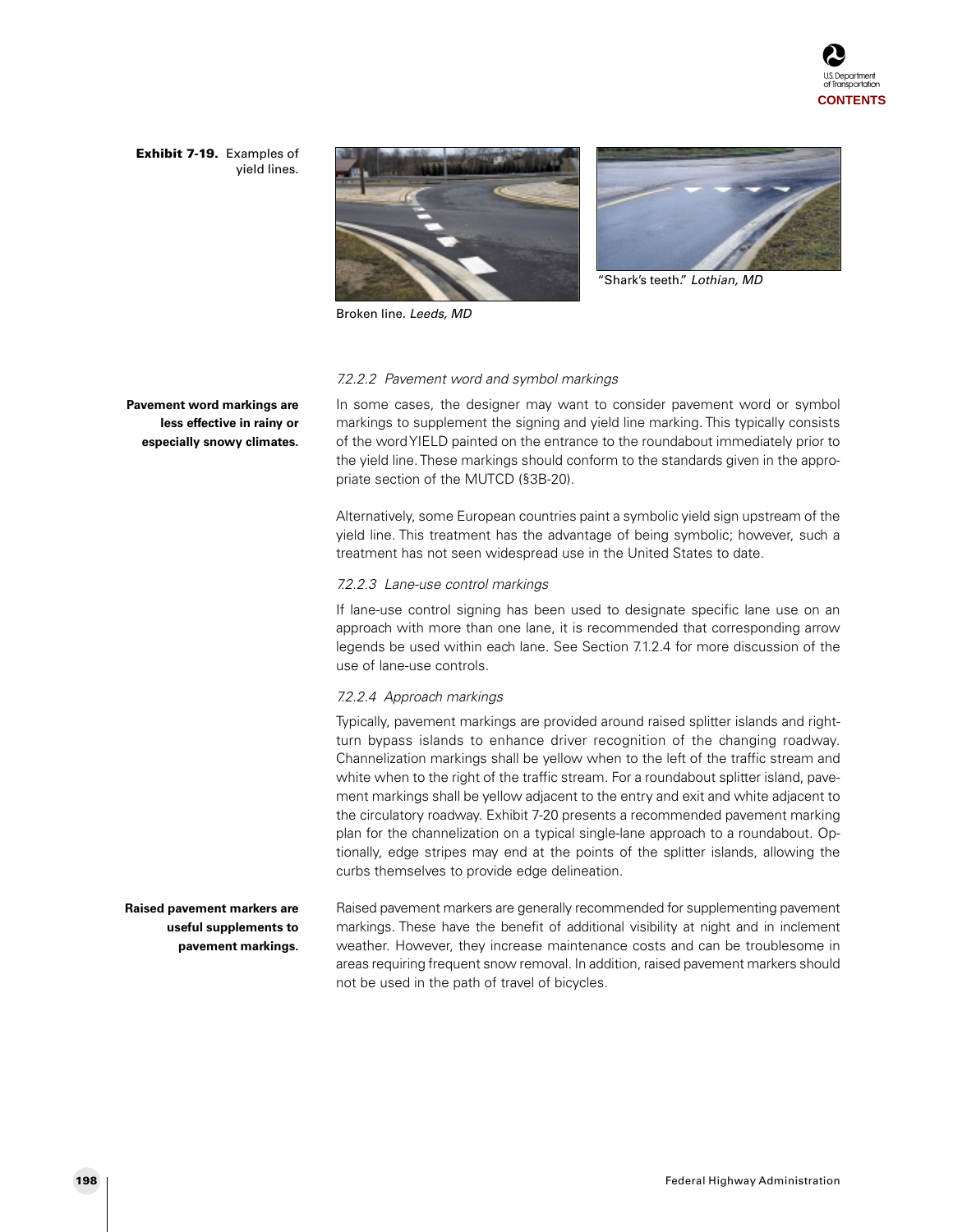



**Exhibit 7-20.** Approach pavement markings.

For small splitter islands (in area less than 7 m² [75 ft²), the island may consist of pavement markings only. However, where possible, curbed splitter islands should be used.

#### 7.2.2.5 Pedestrian crosswalk markings

Pedestrian crosswalk markings should generally be installed at all pedestrian crossing locations within roundabouts in urban locations. Because the crosswalk at a roundabout is located away from the yield line, it is important to channelize pedestrians to the appropriate crossing location. These markings should not be construed as a safety device, as data from other countries suggest that the presence of markings has no appreciable effect on pedestrian safety. Rather, markings provide guidance for pedestrians in navigating a roundabout and provide a visual cue to drivers of where pedestrians may be within the roadway. The use of crosswalk markings in this manner is consistent with published recommendations (3). Marked crosswalks are generally not needed at locations where the crosswalk is distinguished from the roadway by visually contrasting pavement colors and textures.

A crosswalk marking using a series of lines parallel to the flow of traffic (known as a "zebra crosswalk") is recommended. These lines should be approximately 0.3 m to 0.6 m (12 in to 24 in) wide, spaced 0.3 m to 1.0 m (12 in to 36 in) apart, and span the width of the crosswalk (similar to the recommendations in MUTCD §3B-18). Crosswalk markings should be installed across both the entrance and exit of each leg and across any right turn bypass lanes. The crosswalk should be aligned with

**Zebra crosswalks provide an important visual cue for drivers and pedestrians.**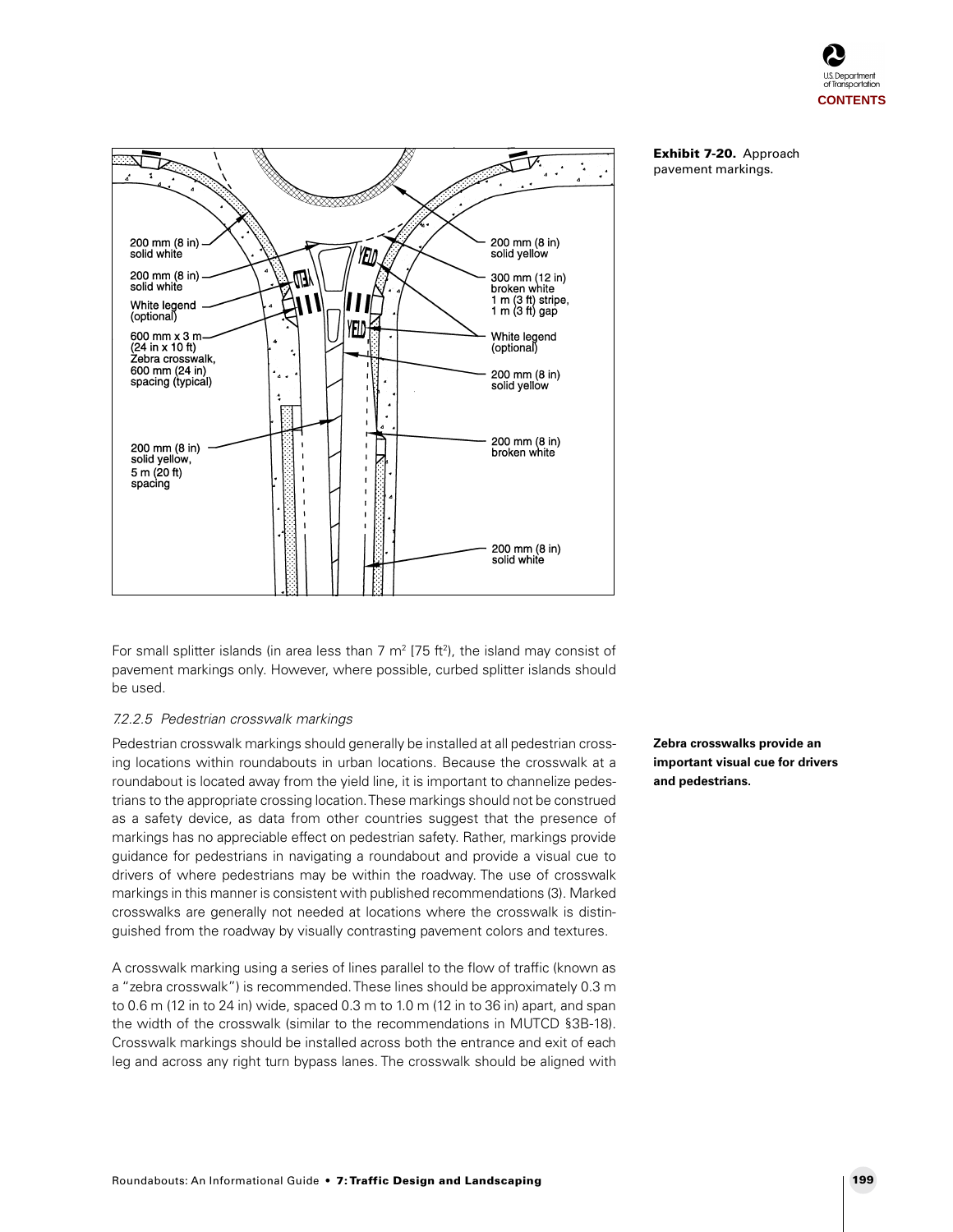the ramps and pedestrian refuge in the splitter island and have markings that are generally perpendicular to the flow of vehicular traffic.

The zebra crosswalk has a number of advantages over the traditional transverse crosswalk marking in roundabout applications:

- Because the crosswalk at a roundabout is set back from the yield line, the zebra crosswalk provides a higher degree of visibility.
- The zebra crosswalk is distinct from traditional transverse crosswalk markings typically used at signalized intersections, thus alerting both drivers and pedestrians that this intersection is different from a signalized intersection.
- The zebra crosswalk is also less likely to be confused with the yield line than a transverse crosswalk.
- Although the initial cost is somewhat higher, the zebra crossing may require less maintenance due to the ability to space the markings to avoid vehicle tire tracks.

In rural locations where pedestrian activity is expected to be minimal, pedestrian crosswalk markings are optional. Pedestrian crosswalk markings should not be used at roundabouts without illumination (see Section 7.3 for an identification of these cases) because the headlights of vehicles may not be sufficient to illuminate a pedestrian in time to avoid a collision (4). Regardless of whether the crosswalk is marked, all roundabouts with any reasonable possibility of pedestrian activity should have geometric features to accommodate pedestrians as described in Chapter 6.

In addition to pavement markings, flashing warning lights mounted in the pavement and activated by a pedestrian push button or other method may be considered. These are not part of the current MUTCD and thus must be treated as an experimental traffic control device (see Section 7.2.1).

#### 7.2.2.6 Bike lane markings

Bicycle striping treatments should be used when an existing (or proposed) bike lane is part of the roadway facility. Exhibit 7-20 shows a recommended treatment for bike lanes on an approach to a roundabout.

#### **7.2.3 Circulatory roadway pavement markings**

In general, lane lines should not be striped within the circulatory roadway, regardless of the width of the circulatory roadway. Circulatory lane lines can be misleading in that they may provide drivers a false sense of security.

In addition, bike lane markings within the circulatory roadway are not recommended. The additional width of a bike lane within the circulatory roadway increases vehicular speed and increases the probability of motor vehicle-cyclist crashes. Bicyclists should circulate with other vehicles, travel through the roundabout as a pedestrian on the sidewalk, or use a separate shared-use pedestrian and bicycle facility where provided.

**Circulatory pavement markings are generally not recommended.**

> **Bike lanes within the roundabout are not recommended.**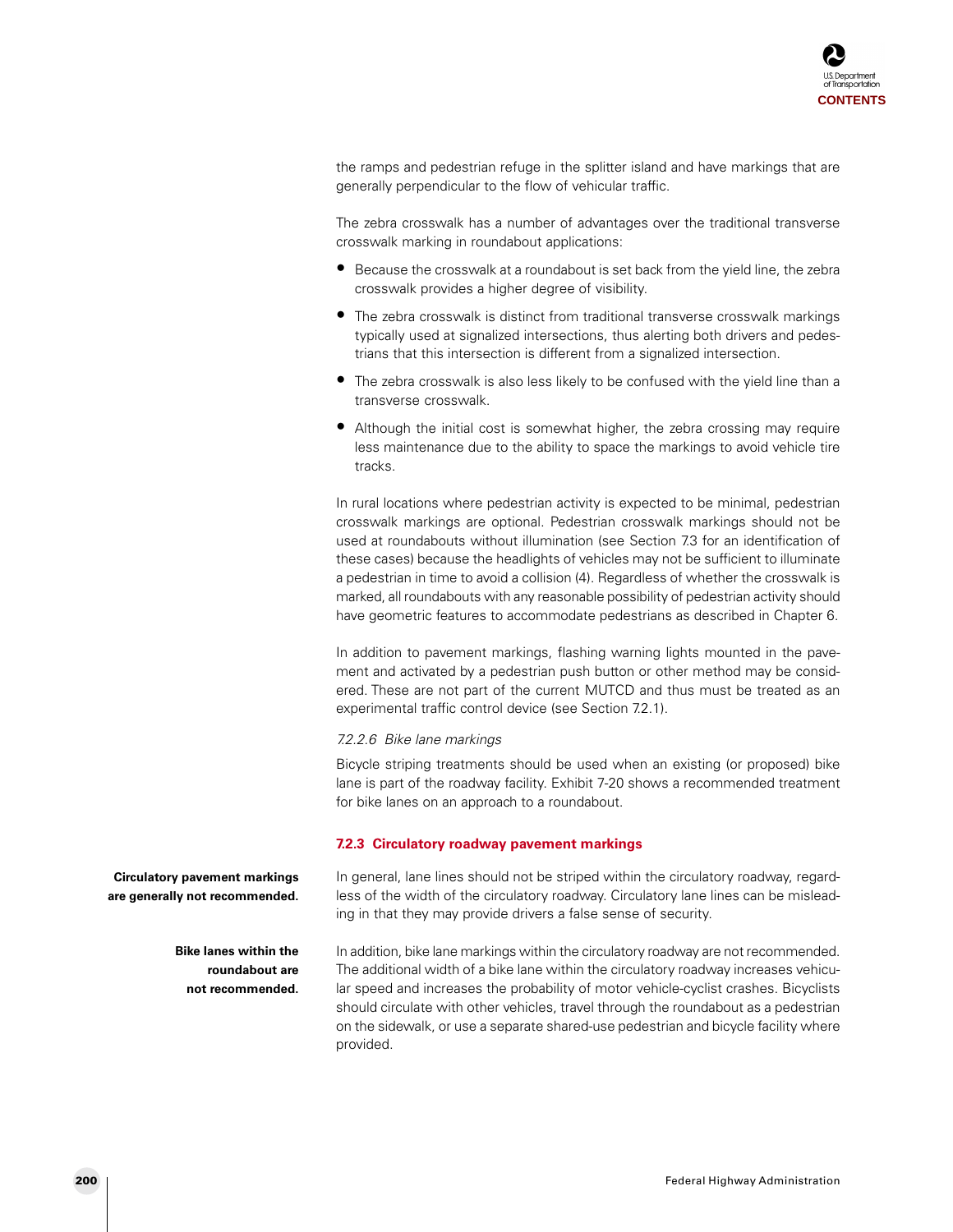#### **7.2.4 Mini-roundabout pavement markings**

Mini-roundabouts require pavement marking treatments that are somewhat different from other urban roundabouts. The following pavement marking treatments are recommended for mini-roundabouts.

- Pavement marking arrows should be provided in the circulatory roadway in front of each entry to indicate the direction of circulation. As noted in the discussion of signing treatments (Section 7.1.7), no signs can be placed in the fully mountable central island.
- At a minimum, the edges of the mountable central island and splitter islands should be painted to improve their visibility.

Œ. Edge of island:<br>yellow, 200 mm (8 in)<br>minimum width ١Ш White curved arrow legend. m 邑 Е 賣 圅  $\mathbb{Z}$ eg<br>D 300 mm (12 in)<br>broken white,<br>1 m (3 ft) stripe,<br>1 m (3 ft) gap 600 mm  $X$  3 m<br>(24 in  $X$  10 ft)<br>crosswalk,<br>600 mm (24 in)<br>spacing (typical) 伽 囮 Ш White legend (optional) YELD -200 mm (8 in) minimum<br>yellow edge of island

A sample pavement marking plan for a mini-roundabout is given in Exhibit 7-21.

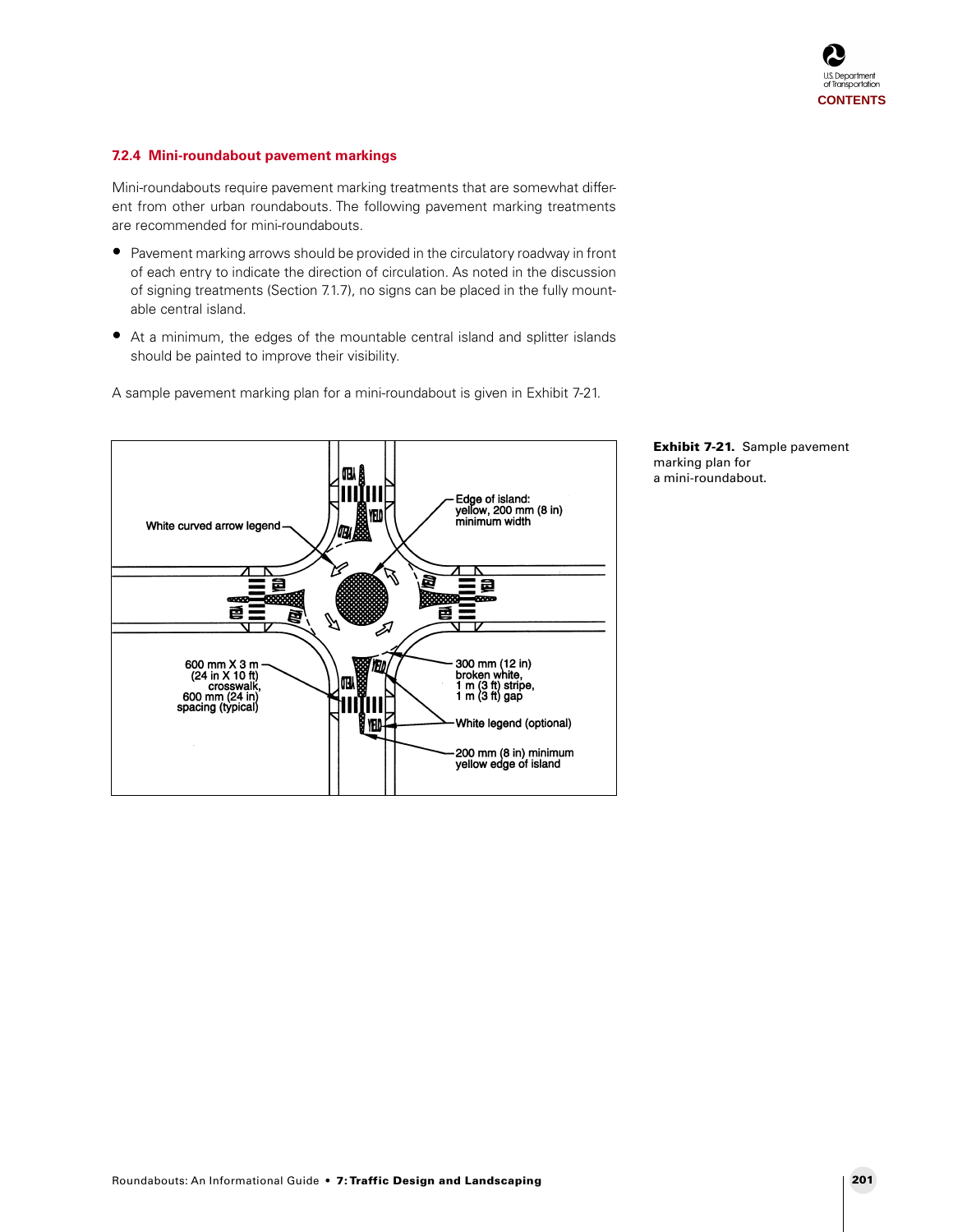

# **7.3 Illumination**

For a roundabout to operate satisfactorily, a driver must be able to enter the roundabout, move through the circulating traffic, and separate from the circulating stream in a safe and efficient manner. To accomplish this, a driver must be able to perceive the general layout and operation of the intersection in time to make the appropriate maneuvers. Adequate lighting should therefore be provided at all roundabouts. Exhibit 7-22 shows an example of an illuminated roundabout at night.

**Exhibit 7-22.** Illumination of a roundabout.



Loveland, CO

#### **7.3.1 Need for illumination**

The need for illumination varies somewhat based on the location in which the roundabout is located.

#### 7.3.1.1 Urban conditions

In urban settings, illumination should be provided for the following reasons:

- Most if not all approaches are typically illuminated.
- Illumination is necessary to improve the visibility of pedestrians and bicyclists.

#### 7.3.1.2 Suburban conditions

For roundabouts in suburban settings, illumination is recommended. For safety reasons, illumination is necessary when:

- One or more approaches are illuminated.
- An illuminated area in the vicinity can distract the driver's view.
- Heavy nighttime traffic is anticipated.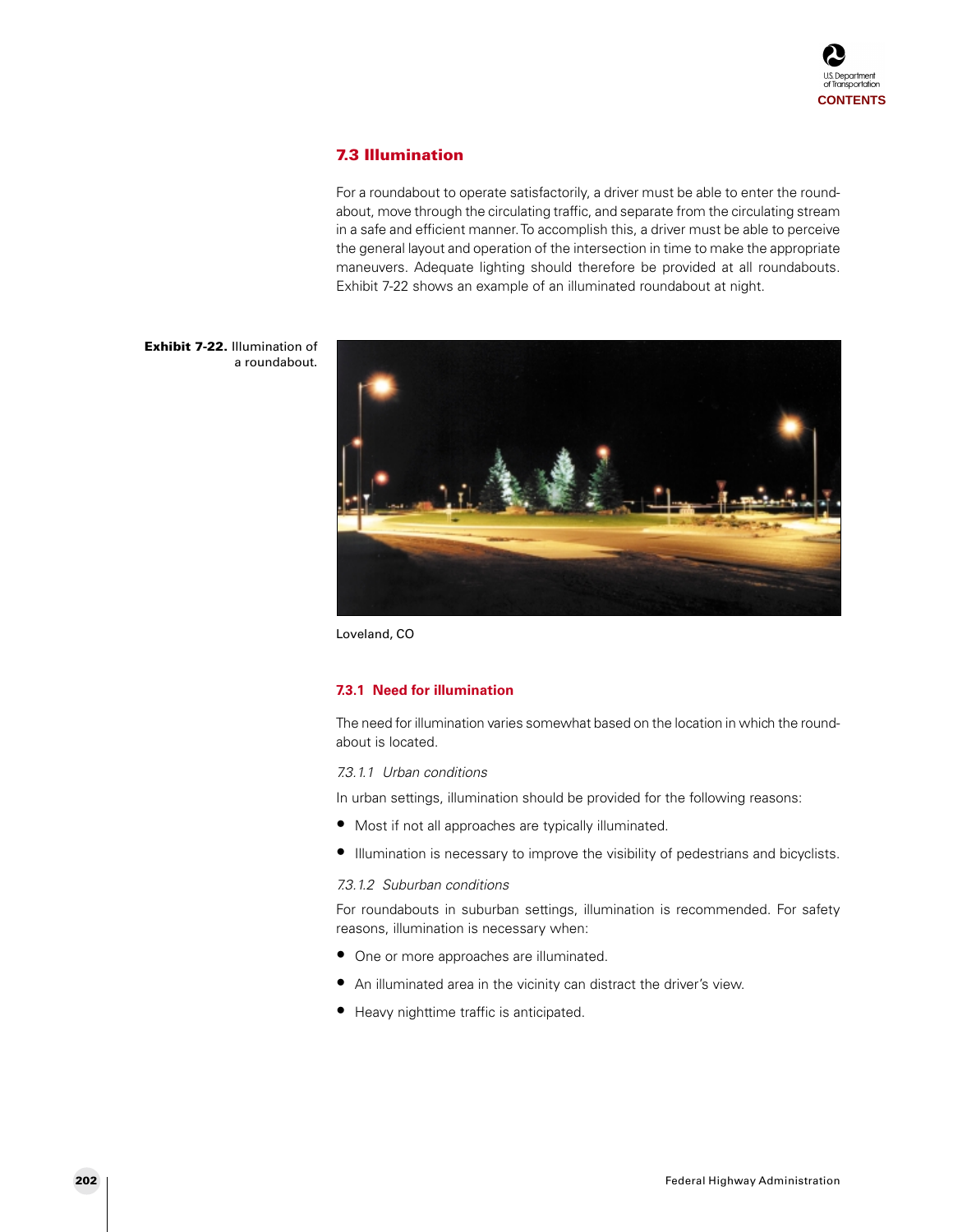Continuity of illumination must be provided between illuminated areas and the roundabout itself (5). An unlit roundabout with one or more illuminated approaches is dangerous. This is because a driver approaching on an unlit approach will be attracted to the illuminated area(s) and may not see the roundabout.

#### 7.3.1.3 Rural conditions

For rural roundabouts, illumination is recommended but not mandatory. If there is no power supply in the vicinity of the intersection, the provision of illumination can be costly. When lighting is not provided, the intersection should be well signed and marked so that it can be correctly perceived by day and night. The use of reflective pavement markers and retroreflective signs (including chevrons supplementing the ONE-WAY signs) should be used when lighting cannot be installed in a cost-effective manner.

Where illumination can be provided, any raised channelization or curbing should be illuminated. In general, a gradual illumination transition zone of approximately 80 m (260 ft) should be provided beyond the final trajectory changes at each exit (5). This helps drivers adapt their vision from the illuminated environment of the roundabout back into the dark environment of the exiting roadway, which takes approximately 1 to 2 seconds. In addition, no short-distance dark areas should be allowed between two consecutive illuminated areas (5).

#### **7.3.2 Standards and recommended practices**

The following standards and recommended practices should be consulted in completing the lighting plan:

- AASHTO, An Information Guide for Roadway Lighting (6). This is the basic guide for highway lighting. It includes information on warranting conditions and design criteria.
- AASHTO, Standard Specifications for Structural Supports for Highway Signs, Luminaires and Traffic Signals (7). This specification contains the strength requirements of the poles and bracket arms for various wind loads, as well as the frangibility requirements. All luminaire supports, poles, and bracket arms must comply with these specifications.
- IES RP-8: The American National Standard Practice for Roadway Lighting (8). This Recommended Practice, published by the Illuminating Engineering Society, provides standards for average-maintained illuminance, luminance, and small target visibility, as well as uniformity of lighting. Recommended illumination levels for streets with various classifications and in various areas are given in Exhibit 7-23.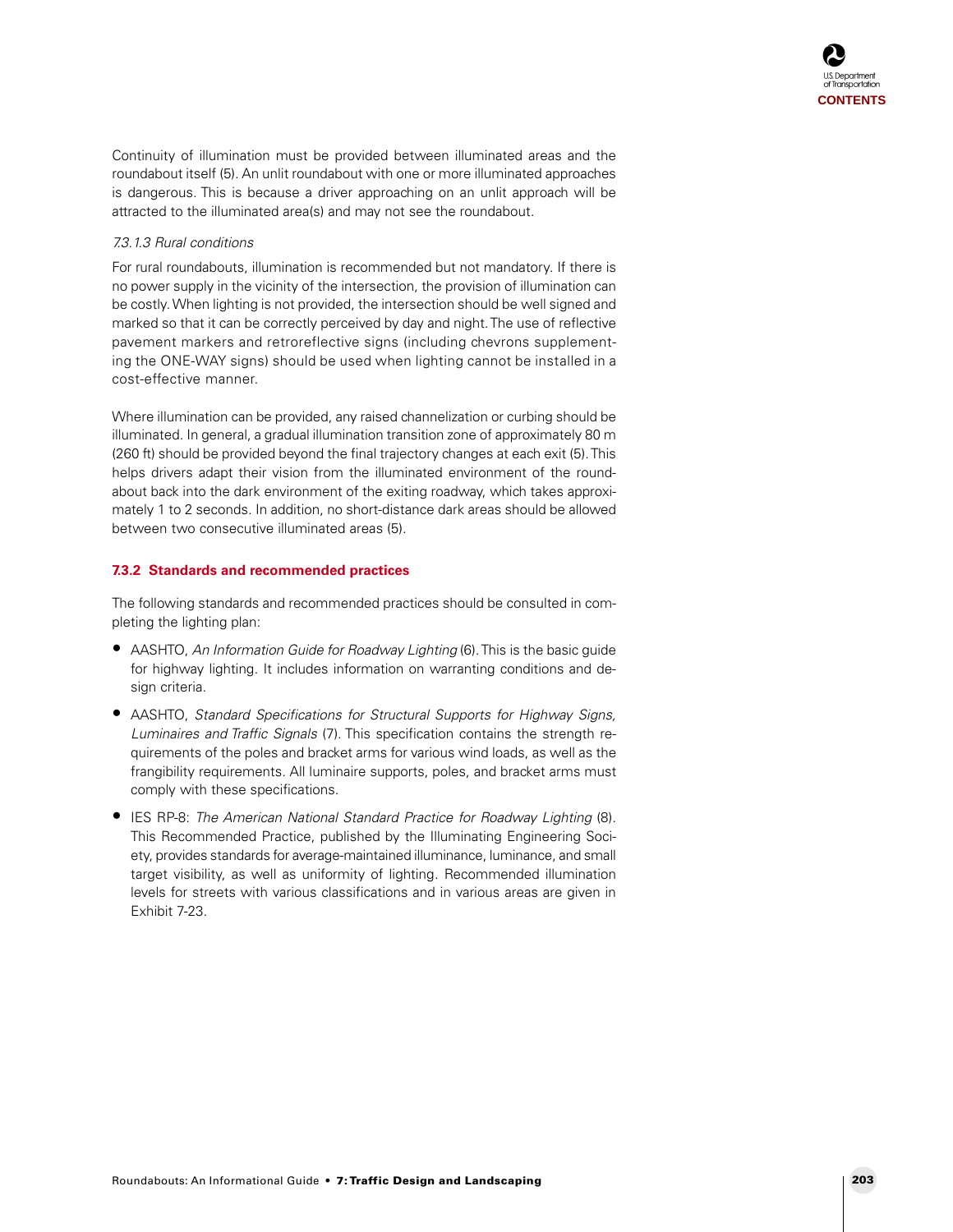#### **Exhibit 7-23.** Recommended street illumination levels.

| <b>Street</b><br><b>Classification</b> | <b>Area</b><br><b>Classification</b>      | <b>Average</b><br><b>Maintained</b><br><b>Illuminance</b><br><b>Values</b>                  | <b>Illuminance</b><br><b>Uniformity Ratio</b><br>(Average to<br><b>Minimum</b> |  |
|----------------------------------------|-------------------------------------------|---------------------------------------------------------------------------------------------|--------------------------------------------------------------------------------|--|
| Arterial                               | Commercial<br>Intermediate<br>Residential | $17 \times (1.7 \text{ fc})$<br>$13 \times (1.3 \text{ fc})$<br>$9 \times (0.9 \text{ fc})$ | $3$ to 1                                                                       |  |
| Collector                              | Commercial<br>Intermediate<br>Residential | $12 \times (1.2 \text{ fc})$<br>$9 \times (0.9 \text{ fc})$<br>$6 \times (0.6 \text{ fc})$  | 4 to 1                                                                         |  |
| Local                                  | Commercial<br>Intermediate<br>Residential | $9 \times (0.9 \text{ fc})$<br>$7 \times (0.7)$ fc)<br>$4 \times (0.4 \text{ fc})$          | 6 to 1                                                                         |  |

Definitions:

| Commercial   | A business area of a municipality where ordinarily there are many pedestrians during<br>night hours. This definition applies to densely developed business areas outside, as well<br>as within, the central part of a municipality. The area contains land use which attracts a<br>relatively heavy volume of nighttime vehicular and/or pedestrian traffic on a frequent<br>basis. |
|--------------|-------------------------------------------------------------------------------------------------------------------------------------------------------------------------------------------------------------------------------------------------------------------------------------------------------------------------------------------------------------------------------------|
| Intermediate | Those areas of a municipality often with moderately heavy nighttime pedestrian activity<br>such as in blocks having libraries, community recreation centers, large apartment build-<br>ings, industrial buildings, or neighborhood retail stores.                                                                                                                                   |
| Residential  | A residential development, or a mixture of residential and small commercial establish-<br>ments, with few pedestrians at night.                                                                                                                                                                                                                                                     |

Note: Values in table assume typical asphalt roadway surface (pavement classification R2 or R3). Consult the IES document for other pavement surfaces.

Source: Illuminating Engineering Society RP-8 (8)

#### **7.3.3 General recommendations**

The primary goal of illumination is to ensure perception of the approach and mutual visibility among the various categories of users. To achieve this, the following features are recommended:

- The overall illumination of the roundabout should be approximately equal to the sum of the illumination levels of the intersecting roadways. If the approaching roadways have been designed to the illumination levels given in Exhibit 7-23, this may result in illumination levels at the roundabout ranging from 9 lx (0.8 fc) for roundabouts at the intersection of local streets in residential areas to 36 lx (3.4 fc) for roundabouts at the intersection of arterials in commercial areas. Local illumination standards should also be considered when establishing the illumination at the roundabout to ensure that the lighting is consistent.
- Good illumination should be provided on the approach nose of the splitter islands, at all conflict areas where traffic is entering the circulating stream, and at all places where the traffic streams separate to exit the roundabout.
- It is preferable to light the roundabout from the outside in towards the center. This improves the visibility of the central island and the visibility of circulating vehicles to vehicles approaching to the roundabout. Ground-level lighting within the central island that shines upwards towards objects in the central island can improve their visibility.

**Lighting from the central island causes vehicles to be backlit and thus less visible.**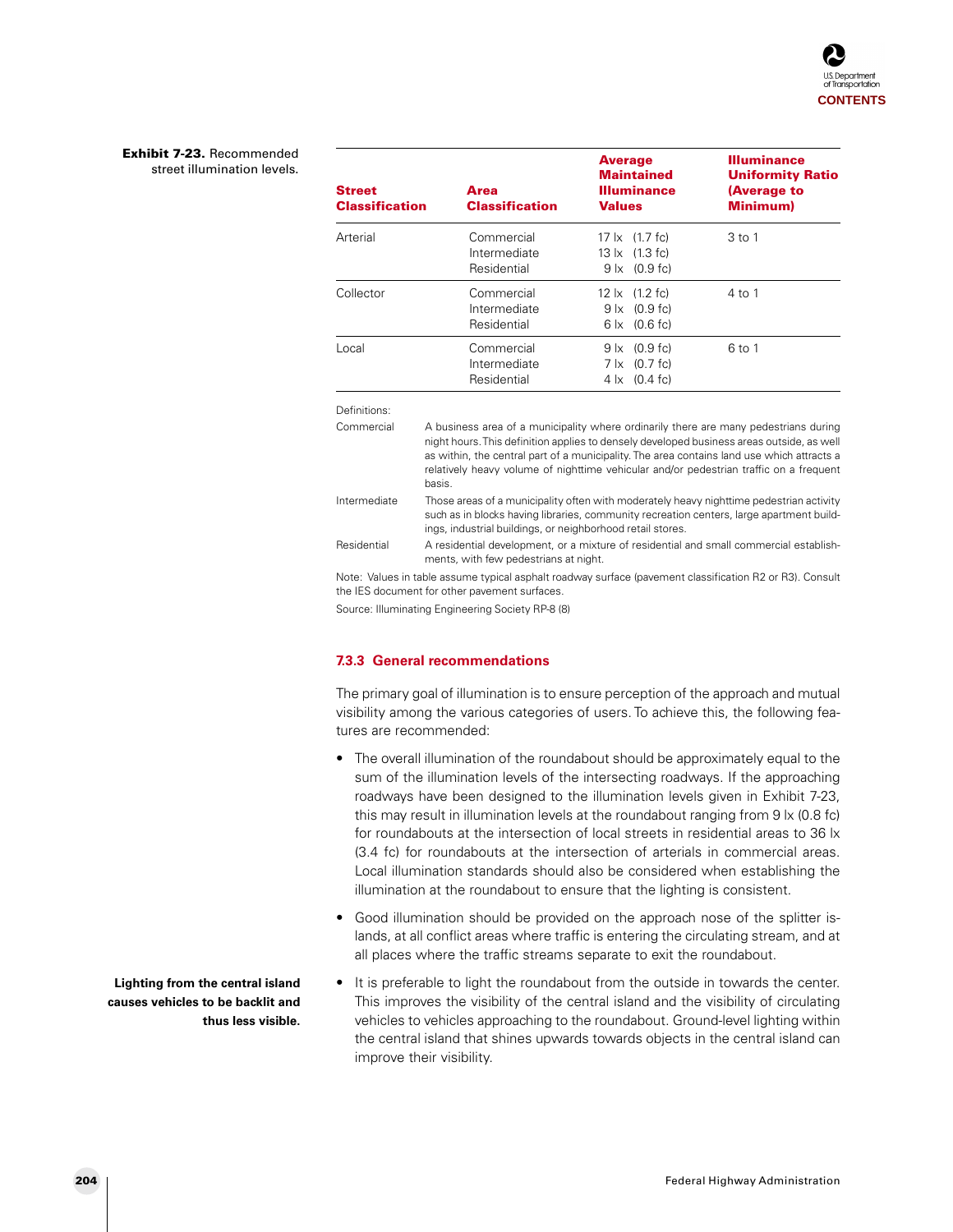• Special consideration should be given to lighting pedestrian crossing and bicycle merging areas.

#### **7.3.4 Clear zone requirements**

As discussed in Chapter 5, the proportion of single-vehicle crashes at roundabouts is high compared to other intersection types. This is because roundabouts consist of a number of relatively small-radii horizontal curves for each traveled path through the roundabout. Drivers travel on these curves with quite high values of side friction, particularly at roundabouts in higher speed areas. Single-vehicle crashes, which predominantly involve out-of-control vehicles, increase with an increased amount of side friction.

Because of the relatively high number of out-of-control vehicles, it is desirable to have adequate amounts of clear zone where there are no roadside hazards on each side of the roadway. Lighting supports and other poles should not be placed within small splitter islands or on the right-hand perimeter just downstream of an exit point. Lighting poles should be avoided in central islands when the island diameter is less than 20 m (65 ft).

The reader should refer to the AASHTO Roadside Design Guide for a more detailed discussion of clear zone requirements (9).

# **7.4 Work Zone Traffic Control**

During the construction of a roundabout it is essential that the intended travel path be clearly identified. This may be accomplished through pavement markings, signing, delineation, channelizing devices, and guidance from police and/or construction personnel, depending on the size and complexity of the roundabout. Care should be taken to minimize the channelizing devices so that the motorist, bicyclist, and pedestrian has a clear indication of the required travel path. Each installation should be evaluated separately, as a definitive guideline for the installation of roundabouts is beyond the scope of this guide. Refer to Part 6 of the MUTCD for requirements regarding work zone traffic control.

#### **7.4.1 Pavement markings**

The pavement markings used in work zones should be the same layout and dimension as those used for the final installation. Because of the confusion of a work area and the change in traffic patterns, additional pavement markings may be used to clearly show the intended direction of travel. In some cases when pavement markings cannot be placed, channelizing devices should be used to establish the travel path.

#### **7.4.2 Signing**

The signing in work zones should consist of all necessary signing for the efficient movement of traffic through the work area, preconstruction signing advising the pub**Construction signing for a roundabout should follow the MUTCD standard.**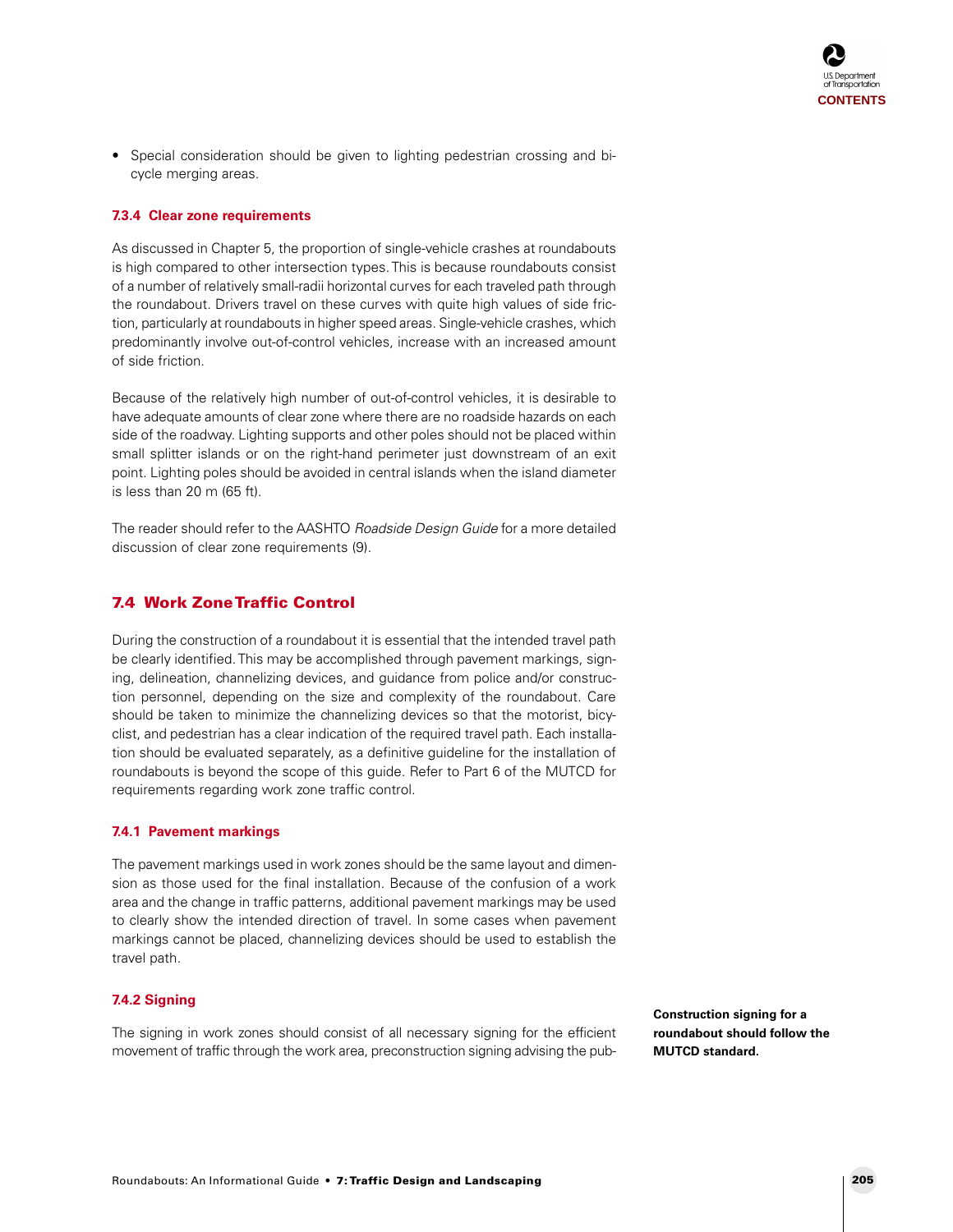

lic of the planned construction, and any regulatory and warning signs necessary for the movement of traffic outside of the immediate work area. The permanent roundabout signing should be installed where practicable during the first construction stage so that it is available when the roundabout is operable. Permanent signing that cannot be installed initially should be placed on temporary supports in the proposed location until permanent installation can be completed.

#### **7.4.3 Lighting**

Permanent lighting, as described in Section 7.3, should be used to light the work area. If lighting will not be used, pavement markings, as described in Section 7.2, should be used.

#### **7.4.4 Construction staging**

As is the case with any construction project, before any work can begin, all traffic control devices should be installed as indicated in the traffic control plan or recommended typical details. This traffic control shall remain in place as long as it applies and then be removed when the message no longer applies to the condition.

Prior to work that would change the traffic patterns to that of a roundabout, certain peripheral items may be completed. This would include permanent signing (covered), lighting, and some pavement markings. These items, if installed prior to the construction of the central island and splitter islands, would expedite the opening of the roundabout and provide additional safety during construction.

When work has commenced on the installation of the roundabout, it is desirable that it be completed as soon as possible to minimize the time the public is faced with an unfinished layout or where the traffic priority may not be obvious. If possible, all work, including the installation of splitter islands and striping, should be done before the roundabout is open to traffic.

If it is necessary to leave a roundabout in an uncompleted state overnight, the splitter islands should be constructed before the central island. Any portion of the roundabout that is not completed should be marked, delineated, and signed in such a way as to clearly outline the intended travel path. Pavement markings that do not conform to the intended travel path should be removed.

It is highly desirable to detour traffic for construction of a roundabout. This will significantly reduce the construction time and cost and will increase the safety of the construction personnel. If it is not possible to detour all approaches, detour as many approaches as possible and stage the remainder of the construction as follows:

- 1. Install and cover proposed signing.
- 2. Construct outside widening if applicable.
- 3. Reconstruct approaches if applicable.

**Construction staging should be considered during the siting of the roundabout, especially if it must be built under traffic.**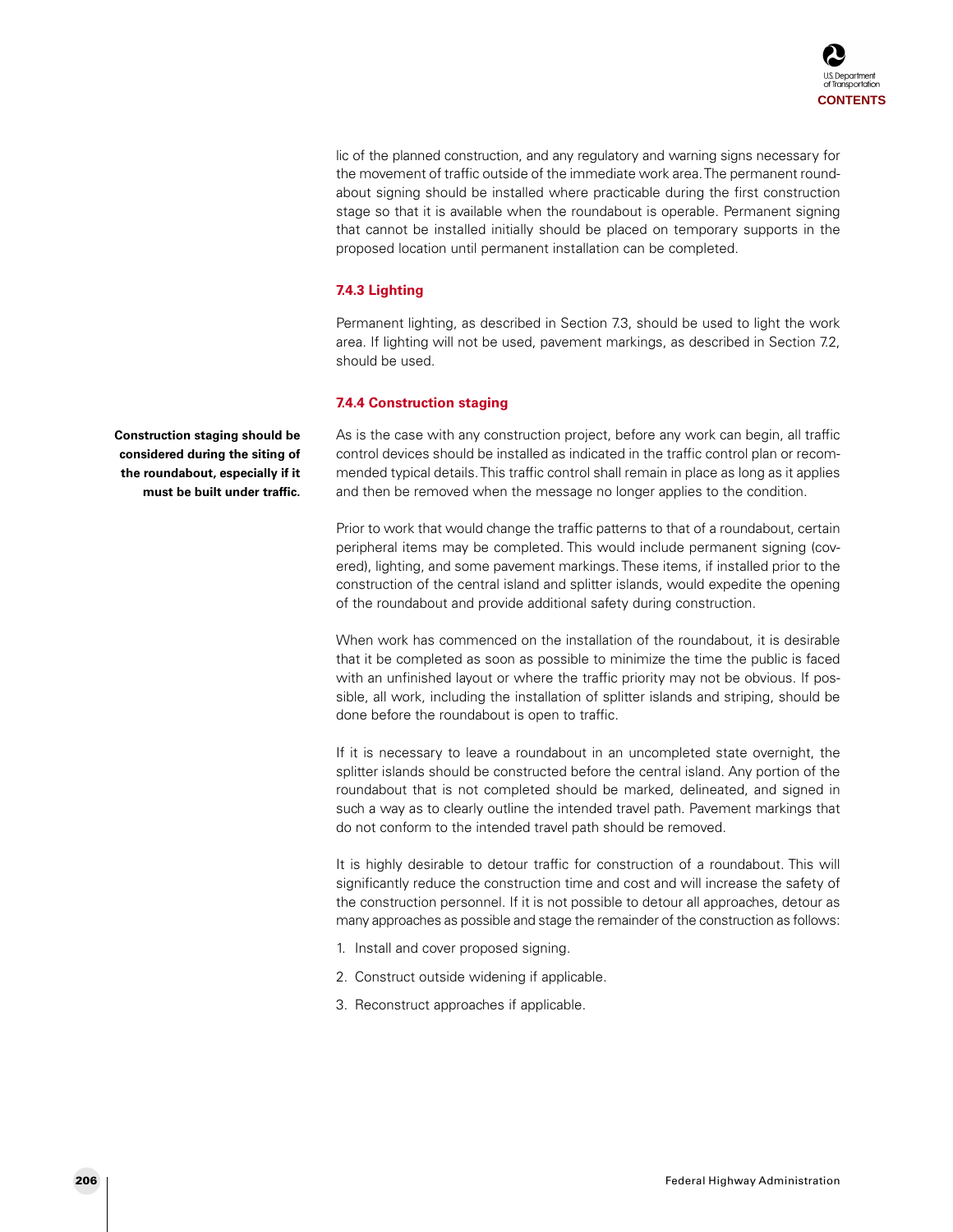- 4. Construct splitter islands and delineate the central island. At this point the signs should be uncovered and the intersection should operate as a roundabout.
- 5. Finish construction of the central island.

#### **7.4.5 Public education**

It is important to educate the public whenever there is a change in traffic patterns. It is especially important for a roundabout because a roundabout will be new to most motorists. The techniques discussed in Chapter 2 can be applied during the construction period. The following are some specific suggestions to help alleviate initial driver confusion.

- Hold public meetings prior to construction;
- Prepare news releases/handouts detailing what the motorist can expect before, during, and after construction;
- Install variable message signs before and during construction;
- Use Travelers Advisory Radio immediately prior to and during construction to disseminate information on "How to drive," etc.; and
- Install signing during and after construction that warns of changed traffic patterns.

#### **7.5 Landscaping**

This section provides an overview of the use of landscaping in the design of a roundabout.

#### **7.5.1 Advantages**

Landscaping in the central island, in splitter islands (where appropriate), and along the approaches can benefit both public safety and community enhancement.

The landscaping of the roundabout and approaches should:

- Make the central island more conspicuous;
- Improve the aesthetics of the area while complementing surrounding streetscapes as much as possible;
- Minimize introducing hazards to the intersection, such as trees, poles, walls, guide rail, statues, or large rocks;
- Avoid obscuring the form of the roundabout or the signing to the driver;
- Maintain adequate sight distances, as discussed in Chapter 6;
- Clearly indicate to the driver that they cannot pass straight through the intersection;
- Discourage pedestrian traffic through the central island; and
- Help blind and visually impaired pedestrians locate sidewalks and crosswalks.

**Public education during construction is as important as the public education effort during the planning process.**

**Landscaping is one of the distinguishing features that gives roundabouts an aesthetic advantage over traditional intersections.**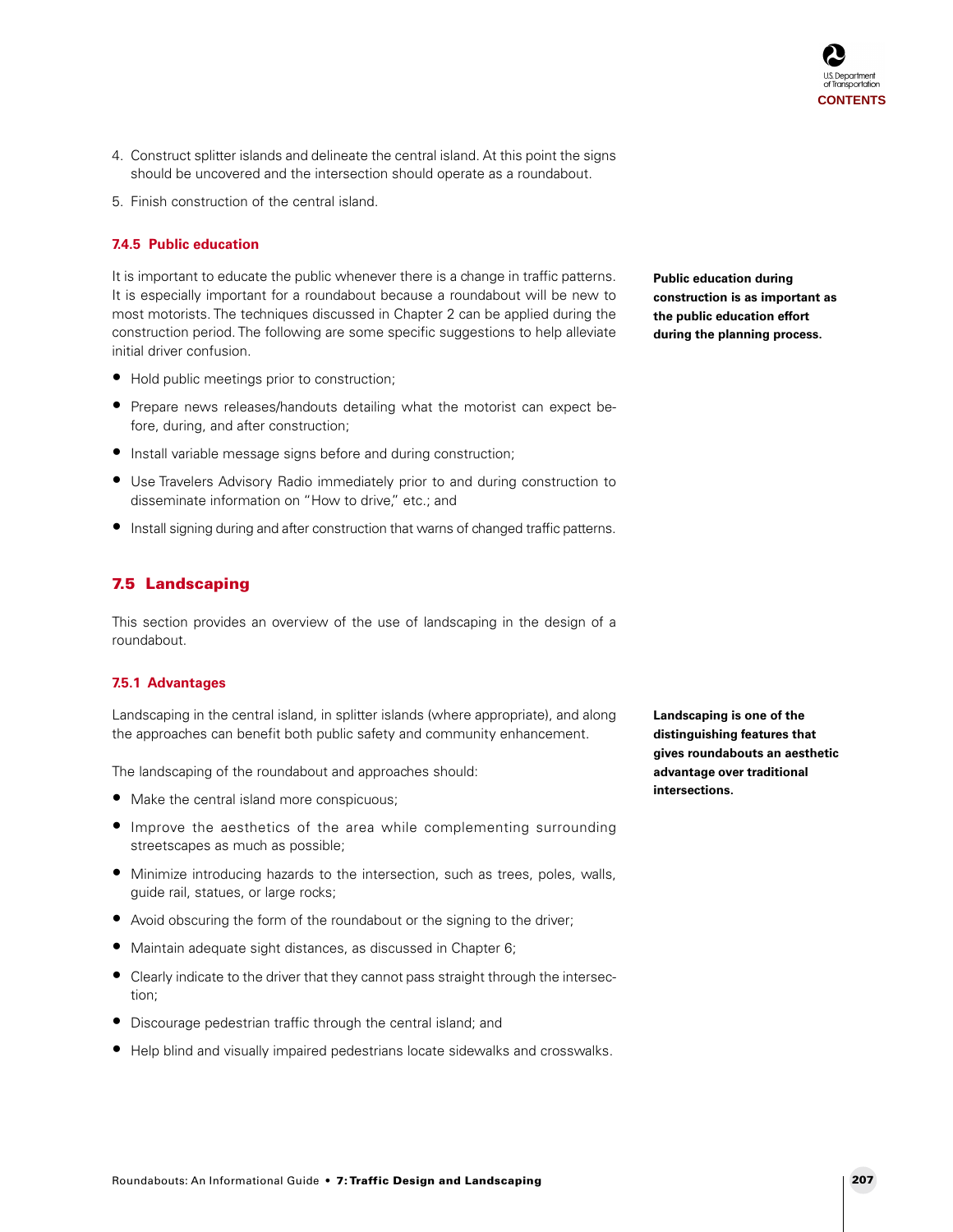#### **7.5.2 Central island landscaping**

The central island landscaping can enhance the safety of the intersection by making the intersection a focal point and by lowering speeds. Plant material should be selected so that sight distance (discussed in Chapter 6) is maintained, including consideration of future maintenance requirements to ensure adequate sight distance for the life of the project. Large, fixed landscaping (trees, rocks, etc.) should be avoided in areas vulnerable to vehicle runoff. In northern areas, the salt tolerance of any plant material should be considered, as well as snow storage and removal practices. In addition, landscaping that requires watering may increase the likelihood of wet and potentially slippery pavement. Exhibit 7-24 shows the recommended placement of landscaping within the central island.

The slope of the central island should not exceed 6:1 per the requirements of the AASHTO Roadside Design Guide (9).

Where truck aprons are used in conjunction with a streetscape project, the pavement should be consistent with other streetscape elements. However, the material used for the apron should be different than the material used for the sidewalks so that pedestrians are not encouraged to cross the circulatory roadway. Street furniture that may attract pedestrian traffic to the central island, such as benches or monuments with small text, must be avoided. If fountains or monuments are being considered for the central island, they must be designed in a way that will enable proper viewing from the perimeter of the roundabout. In addition, they must be located and designed to minimize the possibility of impact from an errant vehicle.



**Exhibit 7-24.** Landscaping of the central island.

**Avoid items in the central island that might tempt people to take**

**a closer look.**

#### **7.5.3 Splitter island and approach landscaping**

In general, unless the splitter islands are very large or long, they should not contain trees, planters, or light poles. Care must be taken with the landscaping to avoid obstructing sight distance, as the splitter islands are usually located within the critical sight triangles (see Chapter 6).